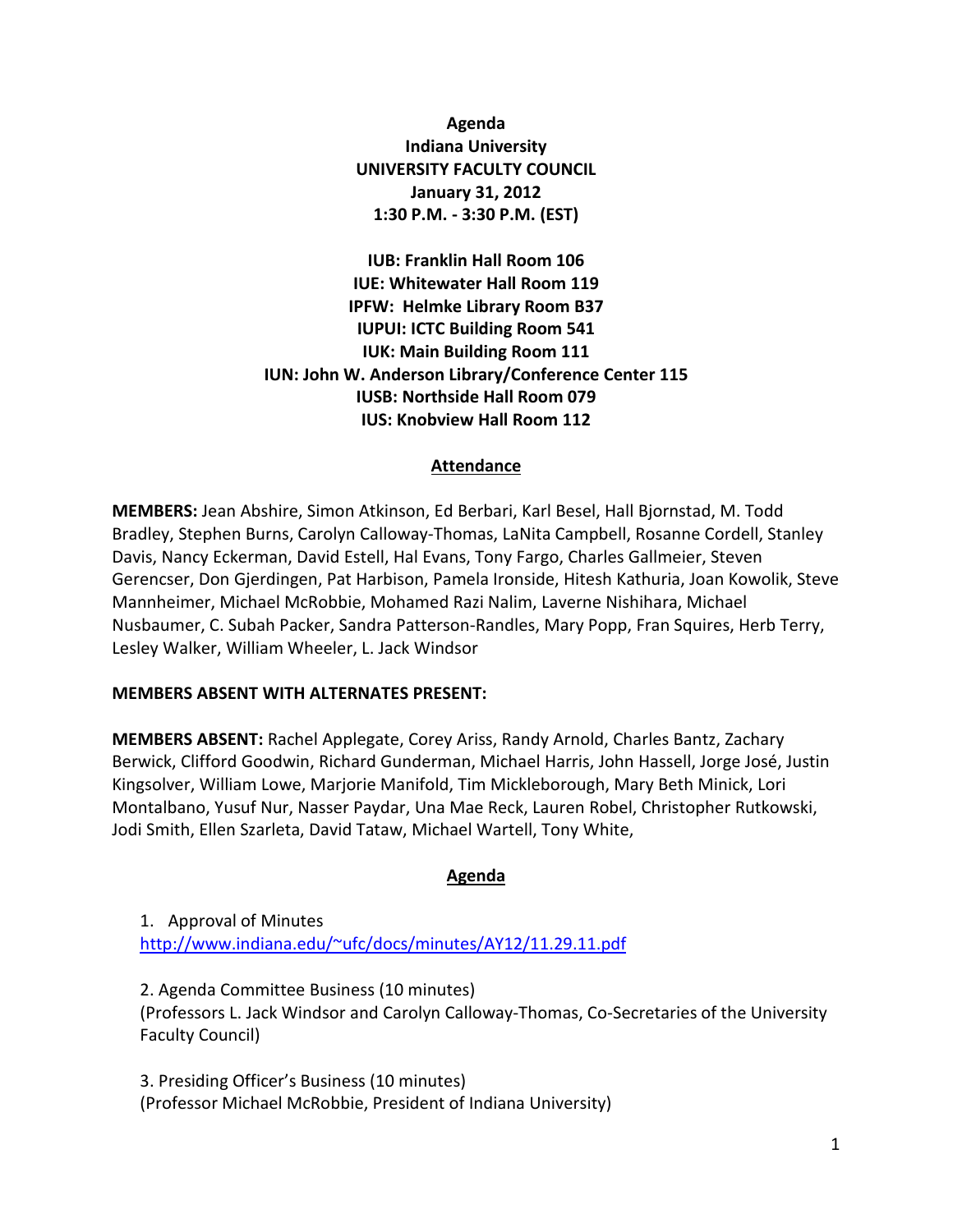4. Question/Comment Period\* (10 minutes) (President McRobbie and Professors Windsor and Calloway-Thomas)

5. UFC Reform Status (20 minutes) (Professor Simon Atkinson) [FIRST READING] [http://www.indiana.edu/~ufc/docs/circulars/AY12/U5-2012.pdf](http://www.indiana.edu/%7Eufc/docs/circulars/AY12/U5-2012.pdf)  [http://www.indiana.edu/~ufc/docs/circulars/AY12/U6-2012.pdf](http://www.indiana.edu/%7Eufc/docs/circulars/AY12/U6-2012.pdf) 

\*\*\*Executive Session\*\*\*

6. Discussion of Current State Legislation Pertaining to Higher Education (30 minutes) (Jeff Linder, Associate Vice President, State Government Relations and Professor John Applegate, Executive Vice President for University Regional Affairs, Planning and Policy) [DISCUSSION]

7. Indiana University and Purdue University's Mandatory Retirement Policy (20 minutes) [https://www.indiana.edu/~vpfaa/academicguide/index.php/Policy\\_A-7](https://www.indiana.edu/%7Evpfaa/academicguide/index.php/Policy_A-7) [DISCUSSION]

## **Minutes**

**MCROBBIE:** Alright, let's—we don't have a quorum, so I guess we—we're not acting in strict strictly according to the constitution, so nevertheless, maybe I should leave the approval of the minutes, but I think we can maybe do two, three, and four in a more sort of informal setting. So, why don't we start, if that's agreeable to Carolyn and Jack, with respect to the Agenda Committee business?

# **AGENDA ITEM 2: AGENDA COMMITTEE BUSINESS**

# **CALLOWAY-THOMAS:** Yes**.**

**WINDSOR:** I'll kick it off. I met with the ad hoc committee on core school mergers, reorganization, et cetera, to take a look at the IUB and IUPUI policies, our principles, and come up with a core school document that encompasses all of the core schools. They will be working on that. Another thing that came to my attention, just want feedback from other campuses, particularly IUB. A lot of people have—one person has experienced a one-year delay in remodeling one room in science, which delayed him kicking off his research for a whole year. We had an individual with the same problem, delay in doing a cell culture, a room delayed her for over a year. I'm just curious whether these are isolated incidents or has anybody else hear of any such things at the other campuses?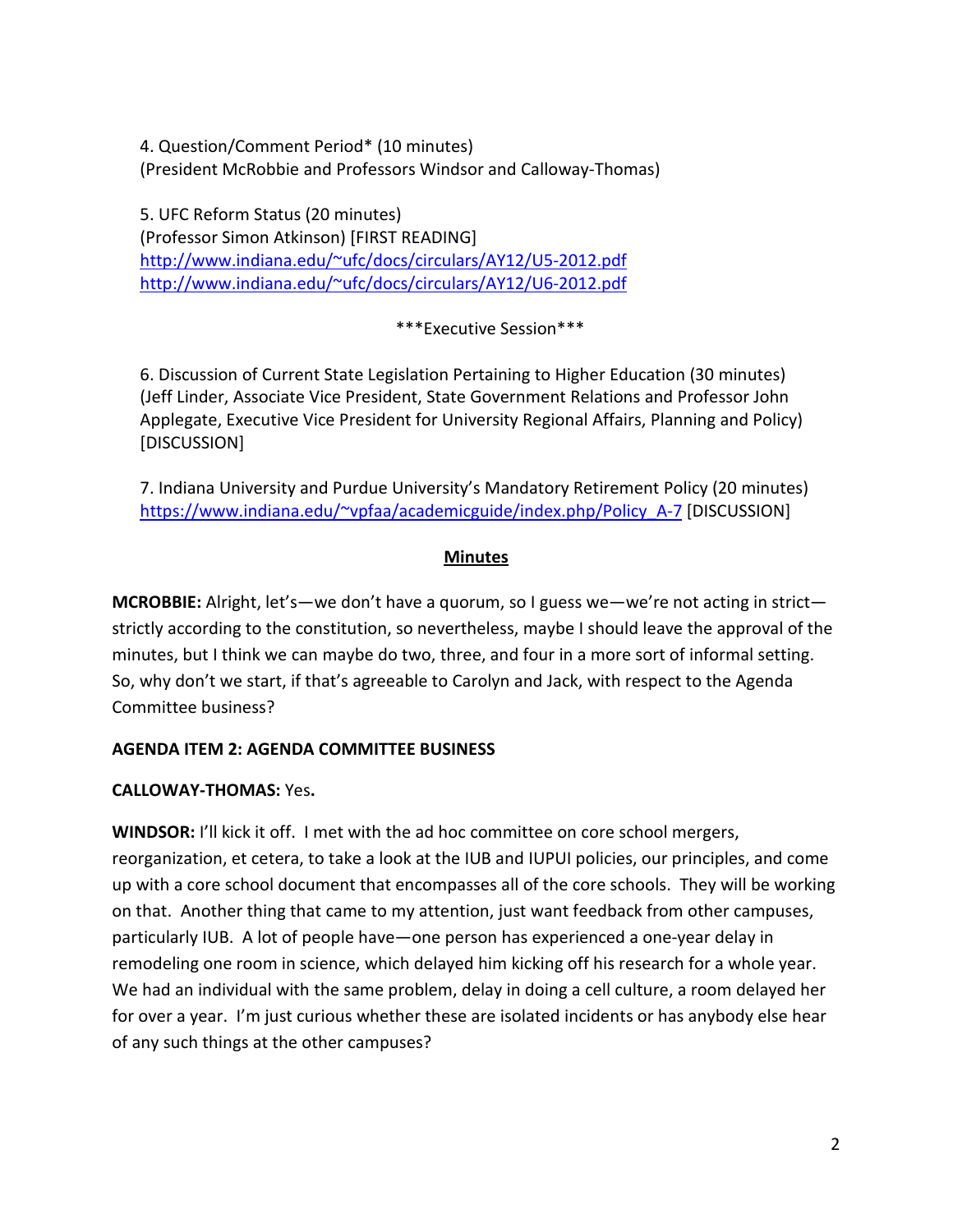**CALLOWAY-THOMAS:** Carolyn here. We have not had any reports regarding the issue that you've raised.

### **WINDSOR:** Simon?

**ATKINSON:** So you know about Physics. In Biology, we've had a small renovation that we put in in February of last year that was just completed incorrectly a few weeks ago, and is now having to be completely reengineered because it's not performing to the specifications that were in the original request.

**WINDSOR:** The problem with this particular incident in science, it delayed the new faculty getting his research off for a whole year, but it did extend his tenure period by one year to make up for that, but I just want to keep my ears open for anything like that. In addition, been hearing multiple issues with the marketing approvals being delayed, any sort of—

**MCROBBIE:** With what, sorry, Jack?

**WINDSOR:** Marketing approvals. Marketing.

**MCROBBIE:** Marketing—I mean, which marketing approvals? I don't know what you're talking about.

**WINDSOR:** For example, banners in the tunnels across the street up here. One issue with University College where it delayed just getting approval. I know IUB and IUPUI, you know, you have a lot more historical buildings at IUB than we do here, so I didn't know whether this [indistinct comment] shared services, whether anybody else was experiencing the same type of issues. I see no hands, so I take it it's an isolated case.

**BURNS:** I just wanted to go back to in terms of the architecture issue, I'm not empowered to speak for Optometry because I don't know all the details, but there have been a number of delays, and we probably don't report them because my informal assessment is there's always a lot of delays in that kind of planning. So, I just didn't want to leave it said that there's no problems.

**EVANS:** We have certainly experienced similar types of things in Physics, again, informally.

**MCROBBIE:** Well, anybody who's ever done an alteration on their house would have experienced delays as well, so these aren't—. Yeah, right. You know, Jack, what you might want to do is some of those—because I think it's important—there's always two sides to a story as it were.

**WINDSOR:** Absolutely.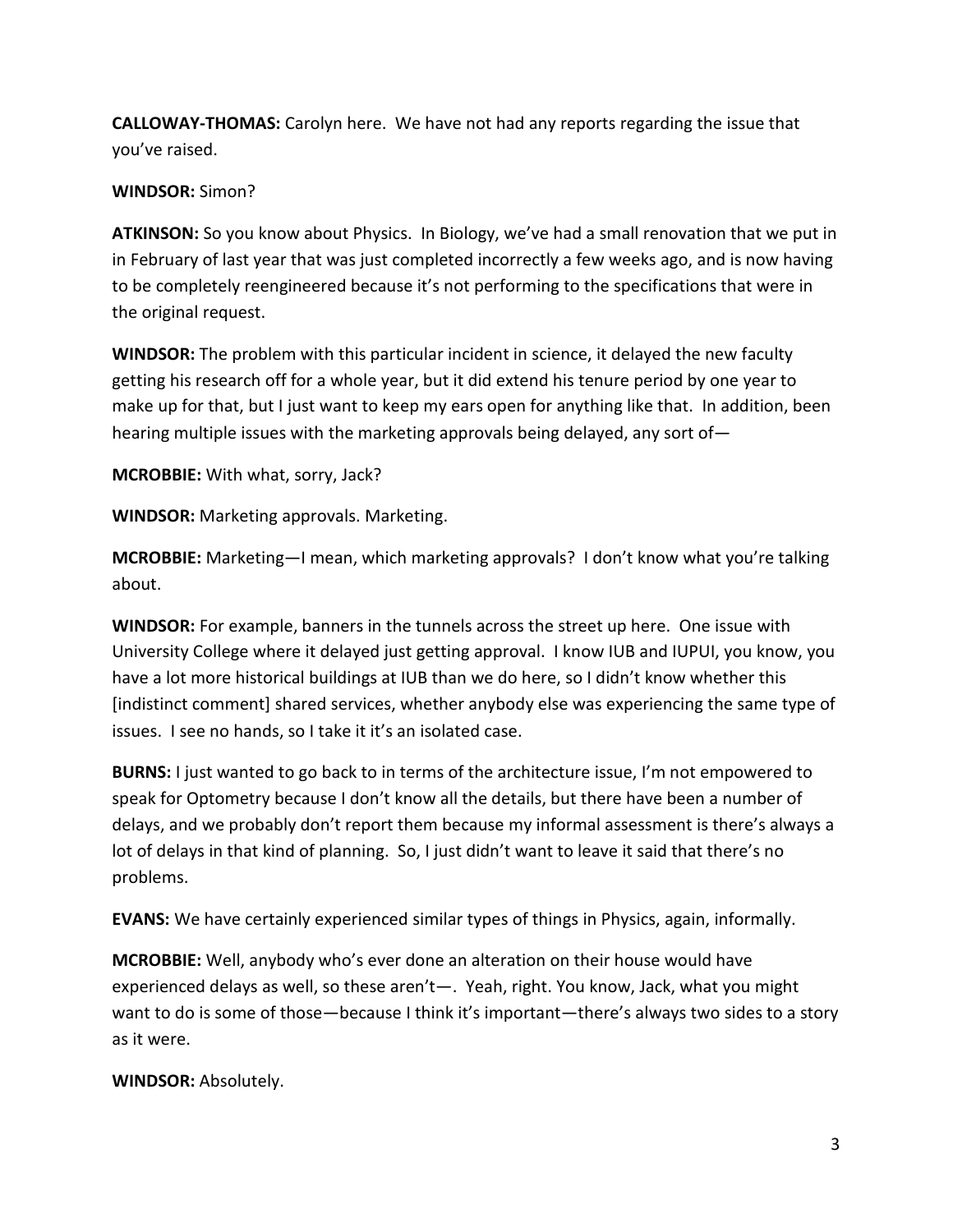**MCROBBIE:** But what you might want to do is collect a couple of what sound like the more egregious of those matters and refer them directly to Vice President Morrison. He's at a bereavement, so he will be out of action for a couple of weeks, but, nevertheless, I would send those to him in a week or two, just to get him to get comment on them through—I mean, it will go back to the relevant campus officials, but I think it's appropriate to at least ask him to have a look at those incidents.

**WINDSOR:** Alright. Carolyn, do you have anything else?

**CALLOWAY-THOMAS:** Oh, just to say that we're in the process of constituting a university-wide committee to investigate the free speech and the right of people peaceably to assemble issue that came before the BFC Council a few weeks ago, and that also came before some other councils from my understanding. So Jack and I will be—

**WINDSOR:** [indistinct comment] also.

**MCROBBIE:** Right. Anything else, Jack or Carolyn? Any quest—well, I guess we will come to questions in a minute, sorry.

**HARBISON:** I have a question—

**MCROBBIE:** --We will come to questions at question time, unless anybody wants desperately to ask something now. We have a quorum.

### **CALLOWAY-THOMAS:** Hooray!

**MCROBBIE:** I think this, of course, is just indicative, it happens at every meeting. It's indicative of the—

**CALLOWAY-THOMAS:** I know, and I applaud at every meeting.

### **AGENDA ITEM 1: APPROVAL OF MINUTES**

**MCROBBIE:** Well, but it's indicative of the problem that we have, and that's why I think the matter under five is so significant for us. Let me then return to get the minutes approved formally. Let me return to agenda item one, and ask for a motion to approve the minutes. I've got a motion—a seconder? A seconder from somebody? Have we got a seconder? I'm sure Craig catching all these.

### **UNKOWN MALE SPEAKER:** Second.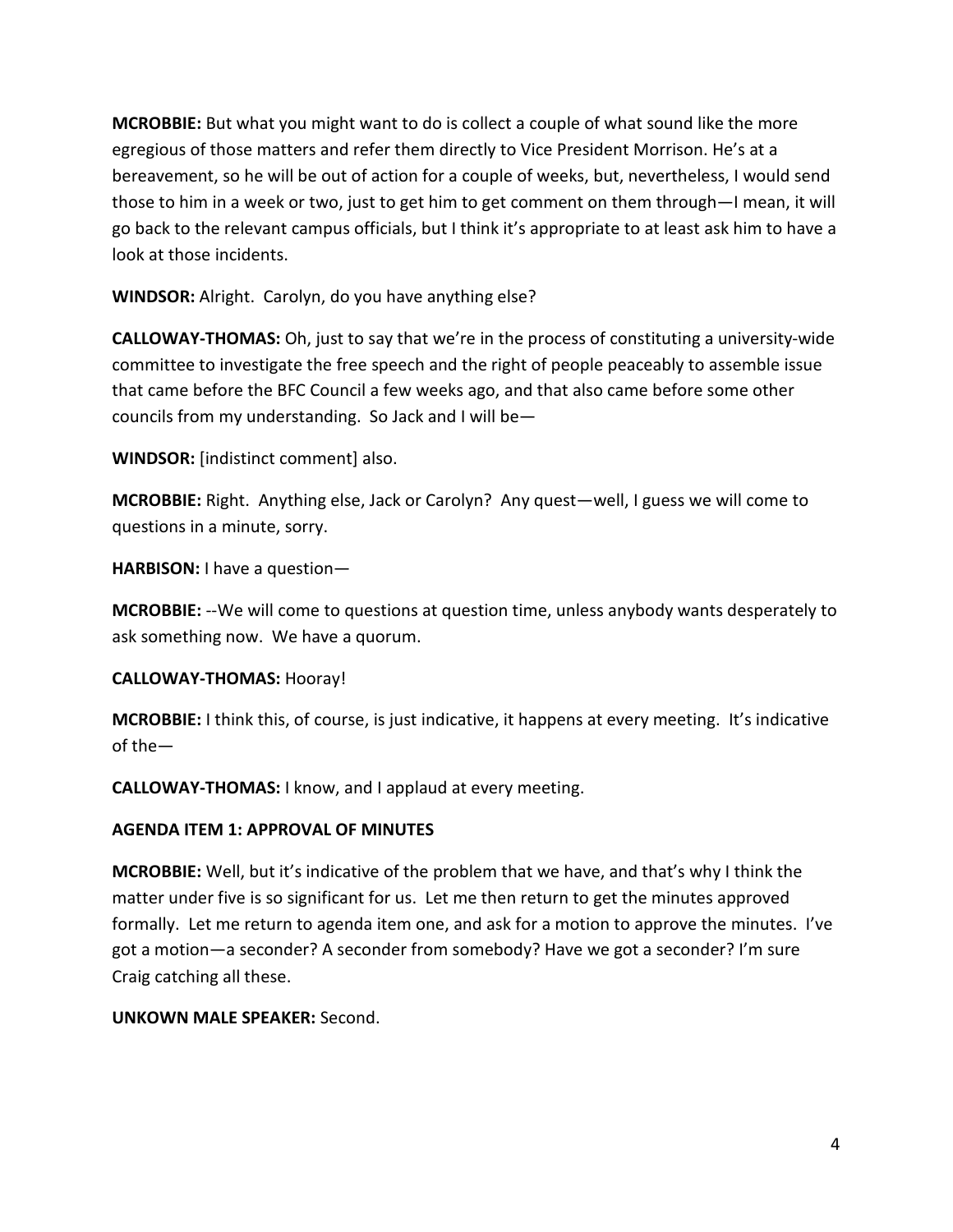**MCROBBIE:** Great. Any questions or comments on the minutes from anybody? Questions or comments? There being none, I'll put the motion to approve the minutes. All those in favor? [Aye]. Against? [Silence]. Thank you, everybody. The minutes are adopted.

### **AGENDA ITEM 3: PRESIDING OFFICER'S BUSINESS**

**MCROBBIE:** Let me jump to agenda item three. There are a couple of things. Sorry, excuse me, I'm laboring under a cold, so I'll be spluttering and wheezing a bit. Let me just comment on a couple of things. Firstly, I wasn't certain whether she was going to be here today, but to welcome the Interim Provost at the Bloomington Campus, Lauren Robel, to her new position. We—

**CALLOWAY-THOMAS:** She came by, President McRobbie.

**MCROBBIE:** She came by where?

**CALLOWAY-THOMAS:** Just long before you came.

**MCROBBIE:** Oh, she dropped in? Right, okay. But she's—obviously she's not staying for the meeting, but to, obviously to welcome her as—she is, I believe, a member of this Council when she's able to attend. Of course, we, again, regret and we'll miss Karen Hanson, but Lauren Robel, I think, is a very able substitute and Interim Provost in that position.

Secondly, let me make a comment about the legislative session. We will be in Executive Session to discuss the state of some of the state—the current legislation from the legislature that Jeff Linder is waiting on to talk to us about that, and there, I think, you'll hear in much more detail from our head of government relations—state government relations—who, he's in the state house every day, and is at the [indistinct comment] so Jeff, I think, can give you a—and with whom I speak everyday pretty much—and I think Jeff can give you a pretty good account of the state of play in the legislature at the moment. I should add that at the moment, and probably for the next month and a half until they formally conclude, this takes up a lot of my time. I was, in fact, on the phone with Jeff for a while before—as I said, I'm on the phone definitely every day, and I've had—been in meetings the last month or so, the last couple of months, and I'll be in meetings on and off dealing with—trying to deal with various matters before the legislature. It tends to dominate our calendars around this time of year.

I should say that I do have some concern, as I'm sure we all do, at the continuing, what I think of as preoccupation with our fears that one sees with the legislature. Obviously they're concerned with issues like credit hours, mandatory transfer and acceptance, core-curriculum and so on. These, I think, are by and large matters that are central to the academic enterprise, and matters in which members of the academy are the experts in understanding these matters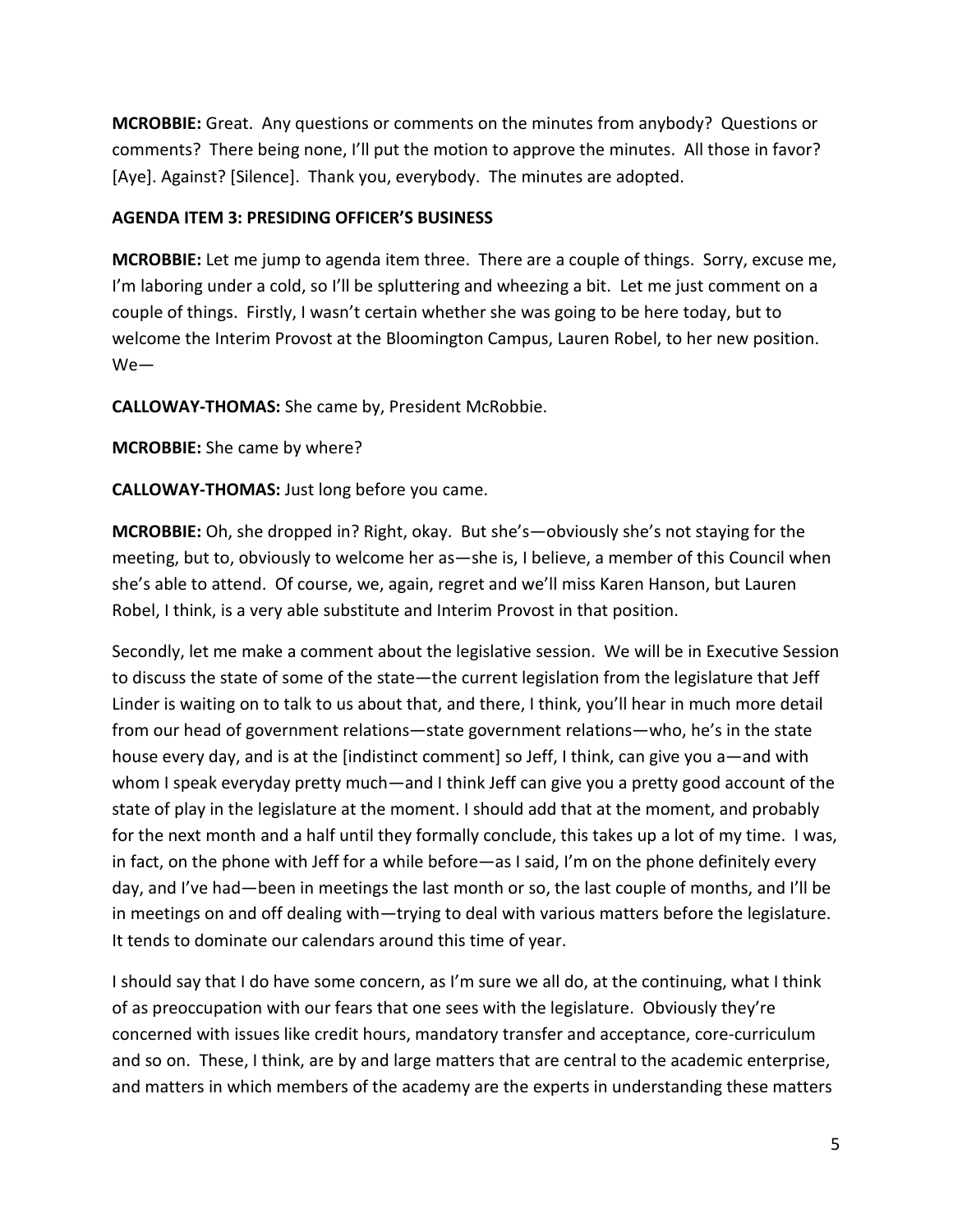in depth, and it is of some concern that we are seeing—we are seeing constant proposals that impact on these areas of the university's activities, and I noticed that this is now extended to the federal sphere. I mean, there's already been—there's always been issues in the federal sphere, but I think there was much, much to admire the president's speech at Michigan recently. On the other hand, there were some matters there that I think give us some concern, too. And when the reason for the increase in cost of education is because of the decline in state funds, to then penalize us because of that, because they are the ones who are causing that to happen, to some degree anyway, does make it a very difficult situation for us, and there really is a limit to how much it is possible for us to do without it fundamentally affecting the quality of what we do—or the scale of what we do as well. So that was a second point I wanted to make.

Thirdly, you'll have seen an email, I expect most of you, anyway, that I sent out to all faculty and staff around the beginning of the semester about child protection. There our goal really is to ensure that we are complying in every way with our responsibilities, both legal and otherwise, in this area. And I've also—and we really do have a large and wide ranging series of activities that impact on children. The more we review this, the more there are areas that weren't at first obvious as well. I've also asked Vice President Applegate and the University General Counsel to review all of our policies and procedures in this area, too, just to make sure there aren't any glaring omissions that we need to attend to, and that process is ongoing. I think with, John, from memory, I think you're going to report back in March, from memory.

**APPLEGATE:** Yeah, in fact, we hope to have a draft framework done in February, early February, it would be a framework that individual programs could fit into. Given the incredible diversity of programs and situations, one size won't fit all. But there are certain things that every program needs to think through, and so the goal is to identify those.

**MCROBBIE:** Right and then, fourthly, the response to the announcement of what we are calling the Summer Semester Initiative continues to be, at least from everything we've been seeing, continues to be very, very strong. I think it has played a role in quieting down some of the controversy that we saw last year in that area. Other institutions have followed our lead to a greater or lesser degree in that regard, and now we're doing some preparatory work on collecting data and preparing for the first of these semesters under the new arrangements, which, of course, the Faculty Council played a significant role in putting it in place.

And then finally, there's—people are probably aware of the FLAGS Early Alert System that is being put in place to sort of systematically identify students who may be struggling in their course work, and I've just approved the funding of the development of that just a week or so ago. And, John, again, that's being done in your shop. What's the data—about a year from now, I think, or is it less than that? I've forgot.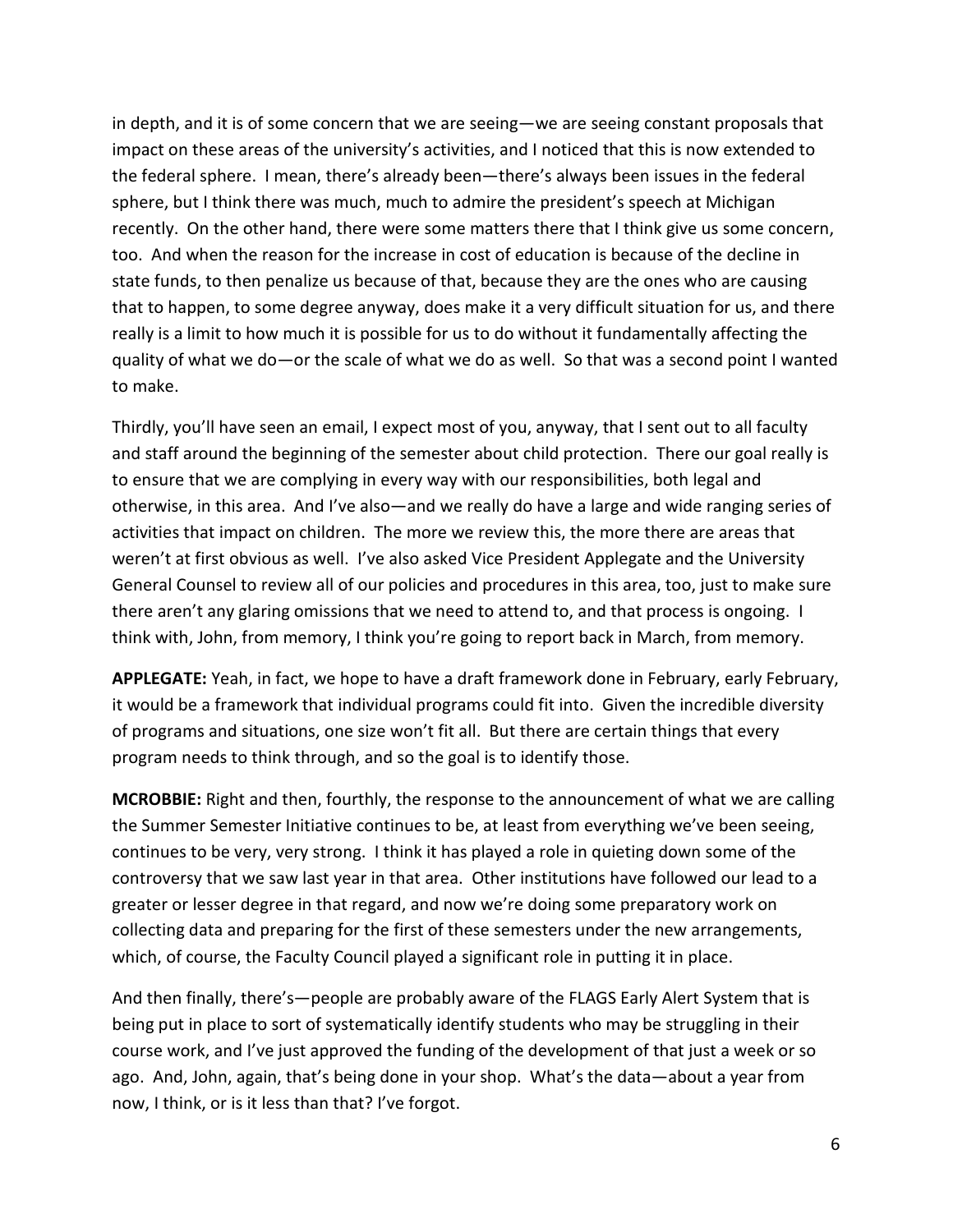**APPLEGATE:** It should be this calendar year.

### **AGENDA ITEM 4: QUESTION/COMMENT PERIOD**

**MCROBBIE:** This calendar year, yeah, that's what I thought [indistinct comment]. Okay, so there are the five matters I wanted to raise, and let me then just jump straight to four in case there are any questions coming out of what I just raised and what Carolyn or Jack raised, or any other matters people would like to raise with us. Herb and I are coughing in stereo here.

**TERRY:** Yeah.

**WINDSOR:** President McRobbie?

**MCROBBIE:** Yes, Jack?

**WINDSOR:** I have gotten a couple of emails about limited submissions. Have we moved to just IU or still we consider it IUPUI and IUB separate in limited submissions?

**MCROBBIE:** Well, I'd have to get back an answer to you on that one. I have a recollection, though, I don't want to trust my memory, Jack, that there was some change at the NSF that's forcing this on us, but I just don't want to trust my memory on that. Let me get you an answer.

**WINDSOR:** There was a conversation awhile back, but we never heard anything, and some people have been trying to submit, and just wanted to get the policy.

### **MCROBBIE:** Okay.

**BERBARI:** Well, just to add to that, some people have missed deadlines because we were not notified of limited submission. We were told that we missed the opportunity to compete. And so it seems, either de facto then approved or implied or there is a breakdown in at least announcing these types of opportunities to the two campus—between our campus and Bloomington. And so we'd like to not see it get to be a closet approach to this where people think they know what's happening, and others don't get to be informed.

**MCROBBIE:** I can't quite identify the speaker. Who's— Who—?

**BERBARI:** It's Ed Berbari.

**MCROBBIE:** Oh, Ed, yeah, right. Yeah, yeah. Okay, let me have that looked into and get some kind of response back on that one. Other questions or comments from anybody?

**WINDSOR:** Just a comment. I had one member of the Board of Trustees send me an email. One of his friends went to Dental School in 1964. Tuition was five hundred dollars. The state supplied four dollars for every dollar that a kid paid for tuition. In 2011, tuition is about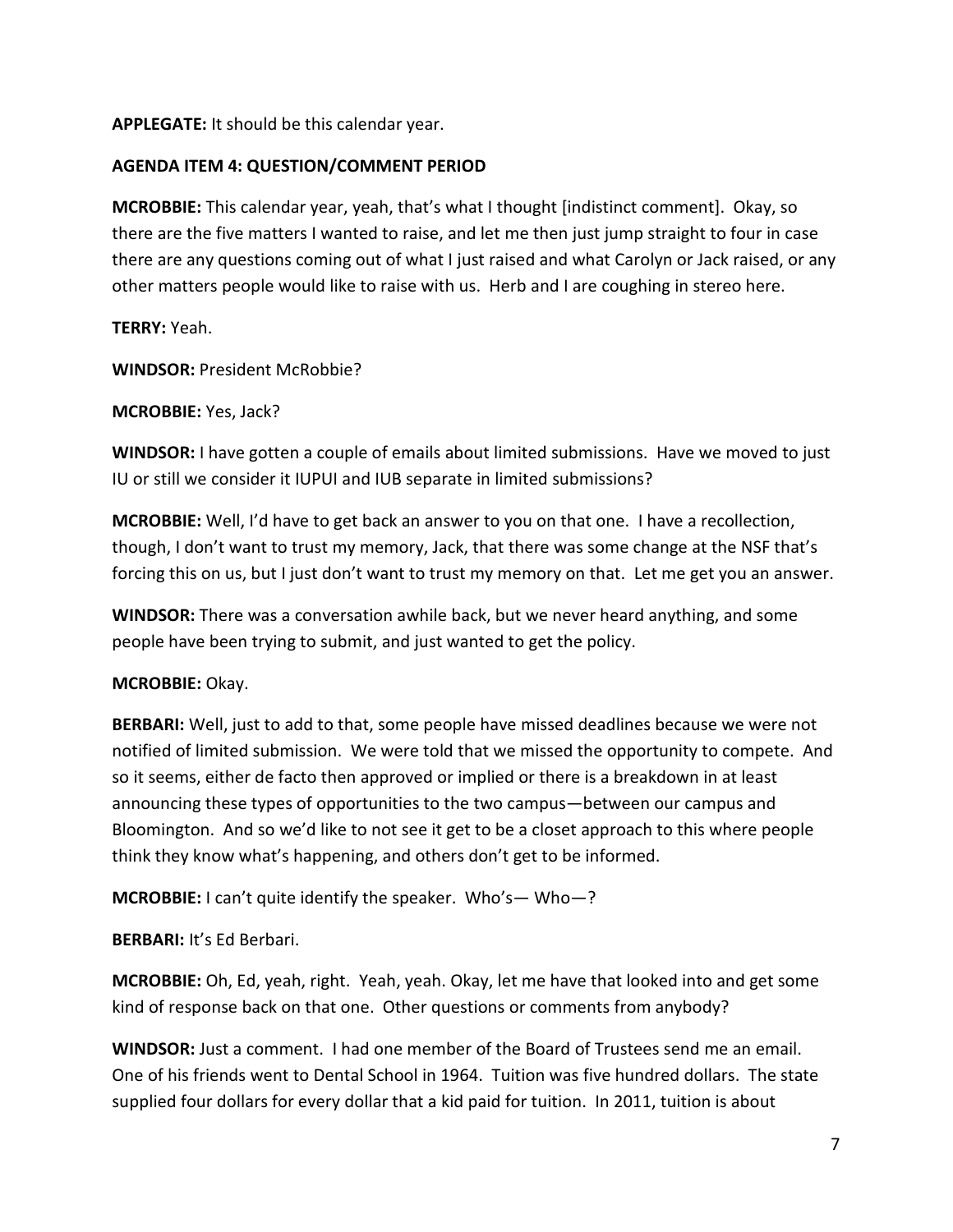\$28,000, and the state pays twenty-nine cents on every dollar. So, paying attention to what the state is doing has really impacted tuition in the Dental School and every other area we work with.

**MCROBBIE:** Well, I couldn't agree more. Thanks, Jack. Any other questions or comments?

**WALKER:** I have a question.

**MCROBBIE:** Yes, South Bend?

**WALKER:** Can you hear me?

#### **MCROBBIE:** Yep.

**WALKER:** We just had our faculty—our Faculty Senate meeting on Friday, and there was some concern that arose about the fee remissions for summer school classes, and the concern has to do with what happens if we find ourselves in a deficit position, and we don't make up the money that we had hoped we would? Are there any provisions in place if this ends up [indistinct comment]?

**MCROBBIE:** You may have missed it in my statement when we announced this that I've committed to the university to cover any deficits that may arise in implementing the fee discounting initiative.

**WALKER:** I thought I heard that, and—but folks on our campus, including our upper administration, don't seem aware of that.

**MCROBBIE:** Well, I regret that because it was really clear in my statement at the time, but if you would like to—I'd encourage the Faculty Council there to bring this to people's attention, and maybe John can raise it with the chancellor there as well, but it was quite—

**WALKER:** That's what I thought. I had read that, but then when I brought that up, people seemed very unsure.

**MCROBBIE:** No, it was quite explicit what I said at the time. Yeah.

**WALKER:** Okay, well I will—thank you.

**WINDSOR:** Most of our faculty and deans know that. They've asked what's the mechanism, how do they report that? And I think that's what hasn't come out yet. Is that correct?

**MCROBBIE:** Yeah, I mean the detail I've had that going to be done, Jack, is yet to be worked out. This maybe being—it's maybe being overly pessimistic to be too concerned about at this stage.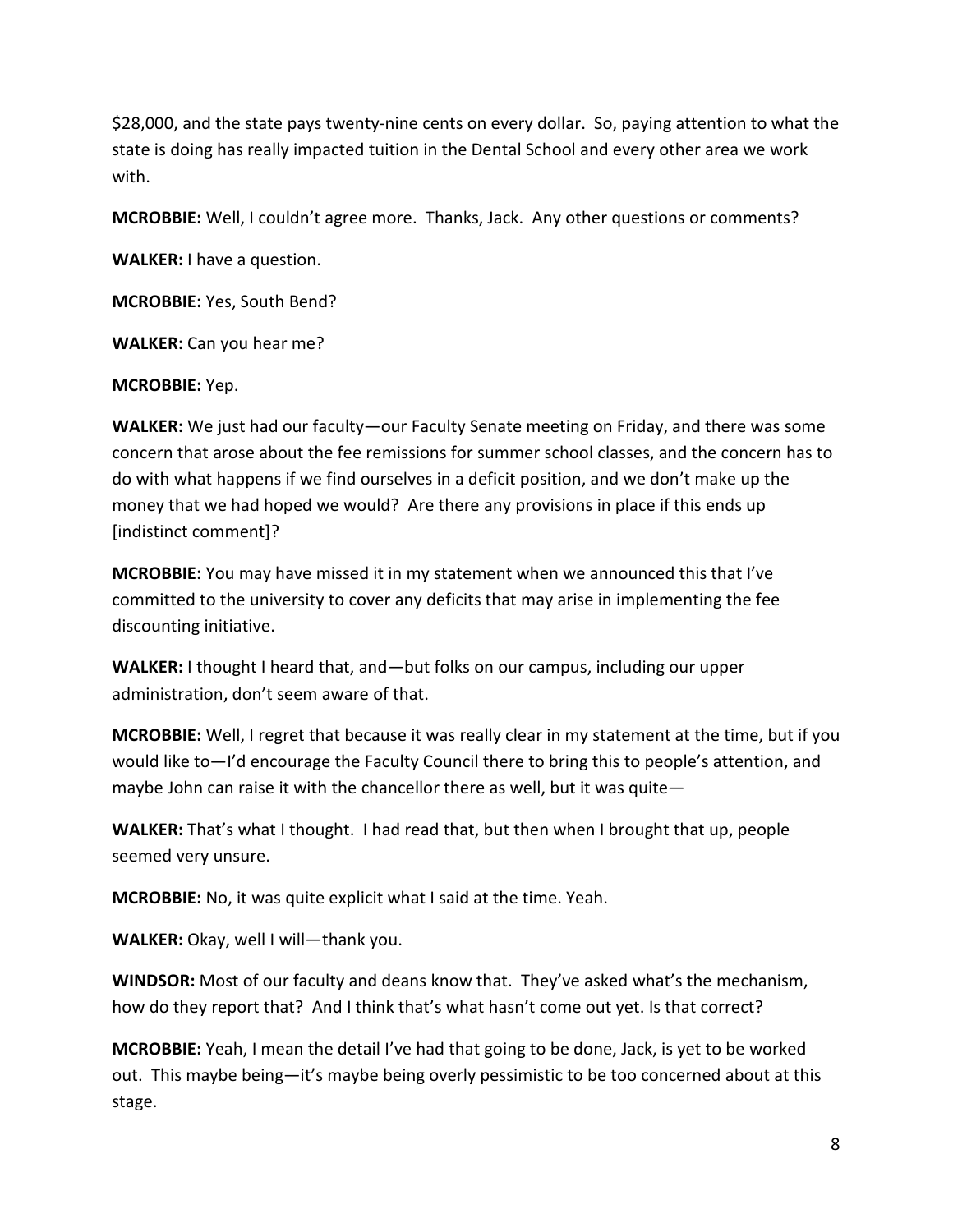**WINDSOR:** No, I agree.

**GALLMEIER:** Our chancellor at IU Northwest has informed our colleagues that that was the case, President McRobbie, that it's going to be covered. So we know about it here.

**MCROBBIE:** Right. Okay, good. Thanks, Chuck.

**CALLOWAY-THOMAS:** I have a question.

#### **MCROBBIE:** Yeah?

**CALLOWAY-THOMAS:** I'm listening with regard to your comment about members of the legislature really being involved in the specifics of managing academic components, and I know that the economic factor is really critical, and is playing a role, but are there other reasons why you think members of the legislature are getting involved in our business?

**MCROBBIE:** Could I maybe defer that to our Executive Session? But let me just add one thing, now I think it is the case that they see the rest of what they think of as the business very broadly speaking, and as much as we're part of business in this country having gone through pretty tumultuous upheaval, and they don't see the same level of, if you like, sort of restructuring going on at universities. Now, I'm not saying whether that's right or wrong, but I think the perception is the rest of the country, or most of the rest of the country has gone through some pain, and universities seem to be doing okay, and that hence there is the demand that we just have to be much more efficient in the use about the resources that are entrusted to us by the state before they'll consider significant increases in funding for us. Combined with the fact that, of course, that revenues are down anyway, although they have improved somewhat in the state, but I think that's the general issue, and it's not a matter just for our legislature. I think it's a matter for just about every legislature in the country, and it's a matters for the feds as well, the federal government as well. Yes, Bill? Hold on a tic—Bill first, then I'll recognize you.

**WHEELER:** Okay, thanks. Actually, I wanted to ask Jack if he could move his microphone a little bit away from his papers because we're getting lots of paper rustling noise and drinks and things like that. It appears to be simultaneous with your movement of papers.

**MCROBBIE:** The gentleman from Kokomo?

**BRADLEY:** Todd Bradley, IU-Kokomo. And we've been having ongoing discussions regarding the CUPA data, in terms of salary equity/compression, and we've been "battling" this issue for quite some time since—I've been here since 2003, and it's become much more apparent that that data has been overlooked or at least minimized, and so we've been—I've been meeting with the chancellor here, and our Faculty Senate, we've been discussing *ad nauseam*, but it appears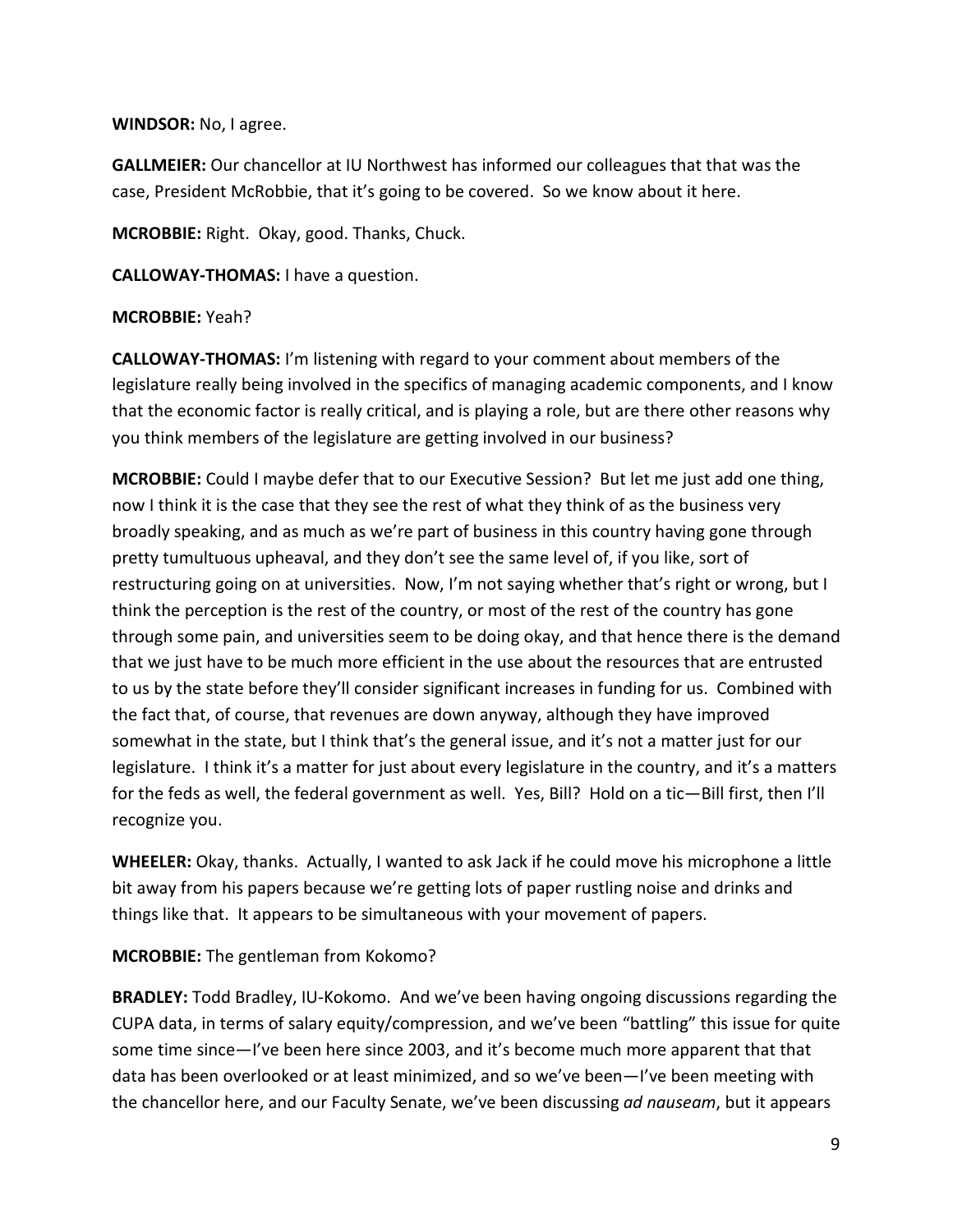to no avail, and so the administration, they're saying that we each—they're saying that we don't have much latitude on individual regional campuses in terms of salary equity and compression. I just wanted to get your feelings or stance on that so I can at least relay that information to my colleagues here in terms of faculty salaries.

**MCROBBIE:** Well, the overall salary policy for the institution is set by the Trustees, always has been, but within that salary policy, the campuses are normally accorded some latitude. The level of that latitude has varied a little from year to year, but certainly over the last three or four years, over the last three or four years, the Trustees have been adamant that a principle criteria for salary increase has been merit, and so that's been reflected in the various models that have been used for the salary increases. So within those parameters, by and large, our salary increases are determined on the campuses and a matter for the campuses within those parameters. John?

**BRADLEY:** Yeah, we have various models that we've used and—since I've been here, but there's no standardization. We just need some intent from our administration, what's their intent, in terms of the CUPA data, the 2008, 2011 data, in terms of, is that going to be the benchmark, is there going to be some latitude within different schools and colleges, because we have different models, but there's no really standardization between excellence, satisfactory, unsatisfactory, et cetera, so we just wanted, you know, some more feedback in terms of latitude, mostly in terms of which model.

### **MCROBBIE:** John?

**APPLEGATE:** Right, I can just add to that that the CFO, Neil Theobald, has been in active discussions with the—with all the chancellors, obviously including the regional chancellors, about what the salary policy for the coming year ought to look like, and one of the issues that's come up is exactly this issue, and how to handle it. Obviously it has to be within the overall guidance that we get from the Trustees, and that, you know, in the current climate, does not offer a whole lot of room to maneuver, but that's—and I don't think he's near a conclusion to present to the president and Trustees about how to do it, but this is at the center of his thinking and talking to others about salary policy for next year.

**MCROBBIE:** Yeah, I know this was an issue at Southeast. It may well be an issue on all of the regional campuses. So, it will be a matter of seeing what can be done in the salary guidelines for this year to maybe possibly address this issue.

**BRADLEY:** Okay, and lastly, what—do you have like a tentative deadline in terms of when we can expect that information from Theobald and the Board of Trustees so I can at least relay that information on to my colleagues?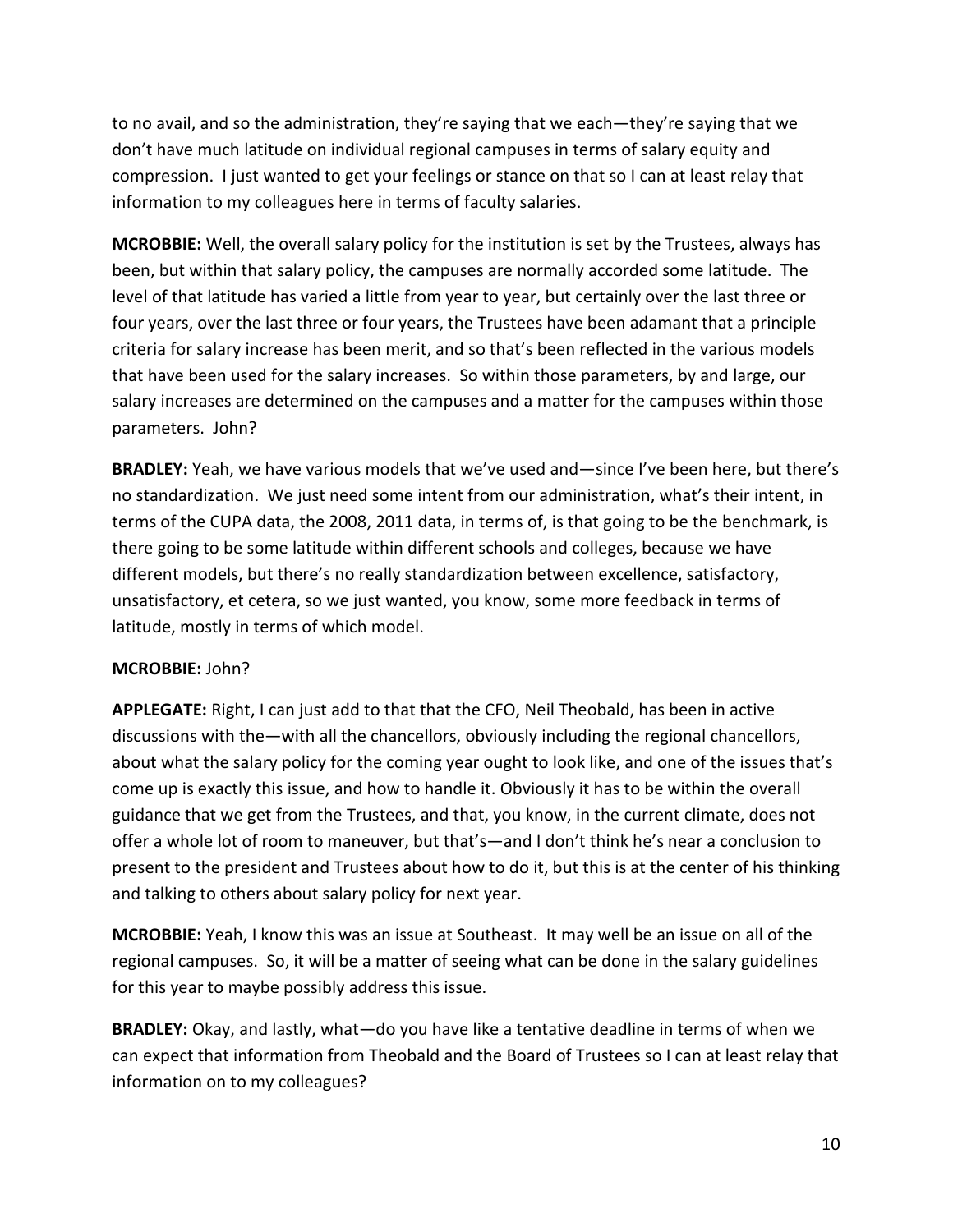**MCROBBIE:** My recollection is it goes to—I think it's—the budget goes, that'll include those guidelines, goes to the May meeting of the Trustees, but please don't, again, don't hold me. I don't want to trust my memory on some of these matters because it may have changed this year, but we can get that information back to you as well.

**BRADLEY:** Okay, okay thanks.

**MINICK:** Question, follow up. Following up on the salary compression thing, I mean I understand the concept of merit raises, but when they are within an extremely narrow band, and then you have new hires being hired at market, you're still going to get salary compression if you have caps on allowable merit raises. I mean just to say that we have raises based on merit, but then when you're only allowed to give one or two percent, that doesn't help much.

**MCROBBIE:** Right. Well, that's exactly right. Other questions or comments? Yes, Herb?

**TERRY:** A question to be sure I understand what has been said. What you're saying is that Neil and the Trustees, or at least Neil, are looking at how you might factor compression and equity into a merit salary system?

**APPLEGATE:** Well, merit is the baseline. Right? I mean, any adjustment would have to be based on merit in any event, but it's whether you can go beyond the average, and how much, and how all that would work.

**TERRY:** I assume we wouldn't give salary compression money to an unmeritorious person. So, I mean, I think there's…

**APPLEGATE:** Well, that does have to be, you know, spelled out.

**TERRY:** That's an issue to address. Okay.

**APPLEGATE:** And remember, that salary cap is an average. It is not a cap on merit awards, it's that what the average has to work to.

**TERRY:** Right, I think the fundamental question is how do you run a merit system when you have very little amount of money to give period. And that's always difficult.

**APPLEGATE:** Very difficult.

**MCROBBIE:** Okay. Any other questions? I think we are about at the end of the time allocated for this, but any other—oh, Ed?

**BERBARI:** I just need to hear one more comment, President McRobbie, on the limited submission of grants in the sense that is there an evolving policy on this because, as I said,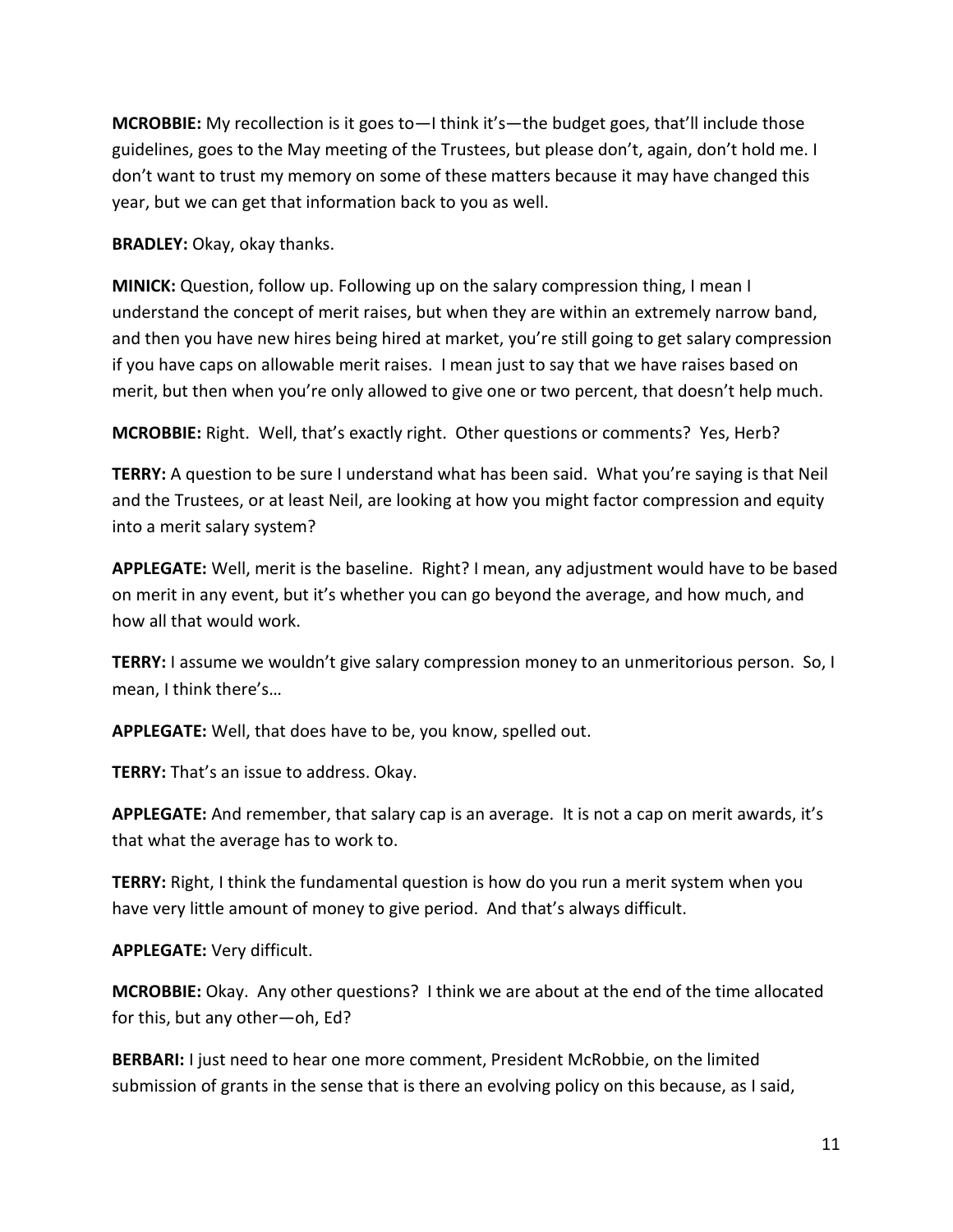some people were very upset that they missed some deadlines and then they were told—they were told that they weren't eligible because allotment of limited submissions had been [indistinct comment], and so I think is there, in your point of view, is that something that is going to happen, or it's going to be phased in? You know I think it really tends to become, then, a very competitive situation between, at least our campus, I would suspect in Bloomington, and perhaps the other regional campuses.

#### **MCROBBIE:** Yeah?

**BURNS:** Steve Burns in Bloomington. I'm the head of our Research Affairs Committee. I can't really give an answer, obviously, for the administrative efforts. I do know that NSF was pushing about changing the definition of university to not allow three components, which we've typically had. The dual Research Affairs Committee have urged the university to be careful about how they revise it. Obviously if there is a federal mandate, we have to follow it, but many other things have limited submissions and we don't have to make it so every little foundation would have one for the whole university. But I know they're looking in to it. I can't give an answer, but I do know some of it is in response to the NSF redefining what they wanted to see, or that is what I've been told.

**MCROBBIE:** Right, that's what I said at the outset, Steve, that I believe, Ed, that there's an issue with the NSF having changed its policies and procedures here, however what I said was I wanted to be absolutely certain about that, and I'll get answer back through Carolyn and Jack to go out to the members of the Council.

**BERBARI:** Okay, I understand having to respond to that, but if it's the case, then we need a better communications line to let us know when those deadlines internally are, so that we can at least be—you know, be able to compete.

**MCROBBIE:** Right. No, that's a fair comment.

**BURNS:** And I would urge us to make sure the response is nuanced in that we don't have to have—it would be very good for many types of granting agencies that we can have multiple opportunities. There are cases where more opportunities are better because you've got a better chance. And so when we can use the dispersed nature of the University to our benefit, we should do so.

**MCROBBIE:** And we've always done very well by doing that in the past. So to push—whether it's been forced on us or not. That's what we need to check. Okay, why don't we move on to—

**CORDELL:** I have another question, please.

**MCROBBIE:** Yeah, go ahead.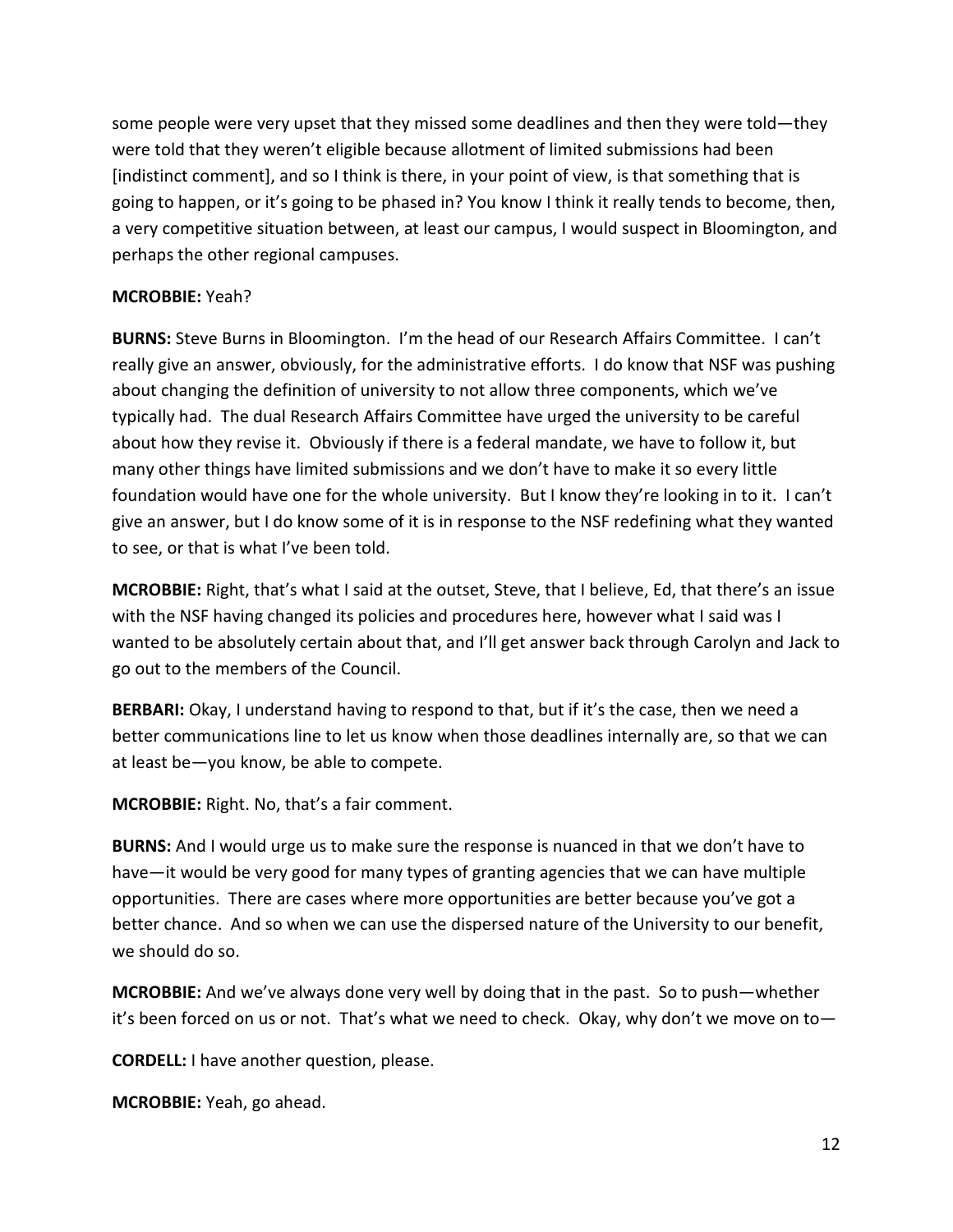**CORDELL:** During the Agenda Committee report, it was mentioned that there was a free speech issue that was being investigated, and we have not heard about this on our campus at all, but it sounded like at least a couple of campuses knew what you were talking about. Could you explain that a little further?

**CALLOWAY-THOMAS:** Yes, the Occupy Wall Street movement that got off the docket so to speak very early last semester generated some concern about whether Indiana University, Bloomington in particular, had any policy governing when and where and under what conditions students could protest. That was one animating issue. The other animating issue had to do with the protests and arrest of a student in the Kelley School of Business about what? Three or four weeks ago?—and some questions arose as regards whether police acted in good faith and in a good way, and so some members of the Bloomington Faculty Council, and some members of the Bloomington Faculty want to know what we can do about that, and so we just decided it would be practical and necessary for us to have a policy in place to deal with such issues and matters. And we sent out—Craig sent out a request to all the campuses asking what you have in place as regard free speech policies. Did you not get that request? Because we did—we have collected some information.

**CORDELL:** I didn't see it, but our Senate president isn't here. So I don't know whether he received it. Thank you.

**MCROBBIE:** Okay, so that's useful to note that all faculty councils and senates on all campuses have been sent this request by Craig for this information.

**CALLOWAY-THOMAS:** And we'll look at all of the policies that exist, find out where there's synergy among the policies, and then we'll task the presidents of the various councils to come up with a uniform policy to govern across all campuses as much as it is possible to do so.

**APPLEGATE:** I think the Student Code of Conduct covers this.

**CALLOWAY-THOMAS:** Well, some people have said that, yes.

**MCROBBIE:** It's pretty extensive and wide ranging and critical. It covers a lot of things. Okay, let's move on to agenda item five, which is being introduced by Simon Atkinson at IUPUI. Simon?

#### **AGENDA ITEM 5: UFC REFORM STATUS**

**ATKINSON:** Thanks. So this is up to the discussions that we've been having of reform of the UFC to address some of the issues that we've had with the functioning of the UFC over a number of years. And the task force compiled a report, which was circulated, and I believe generally well received on all of the campuses. So the next step in this process will be to amend the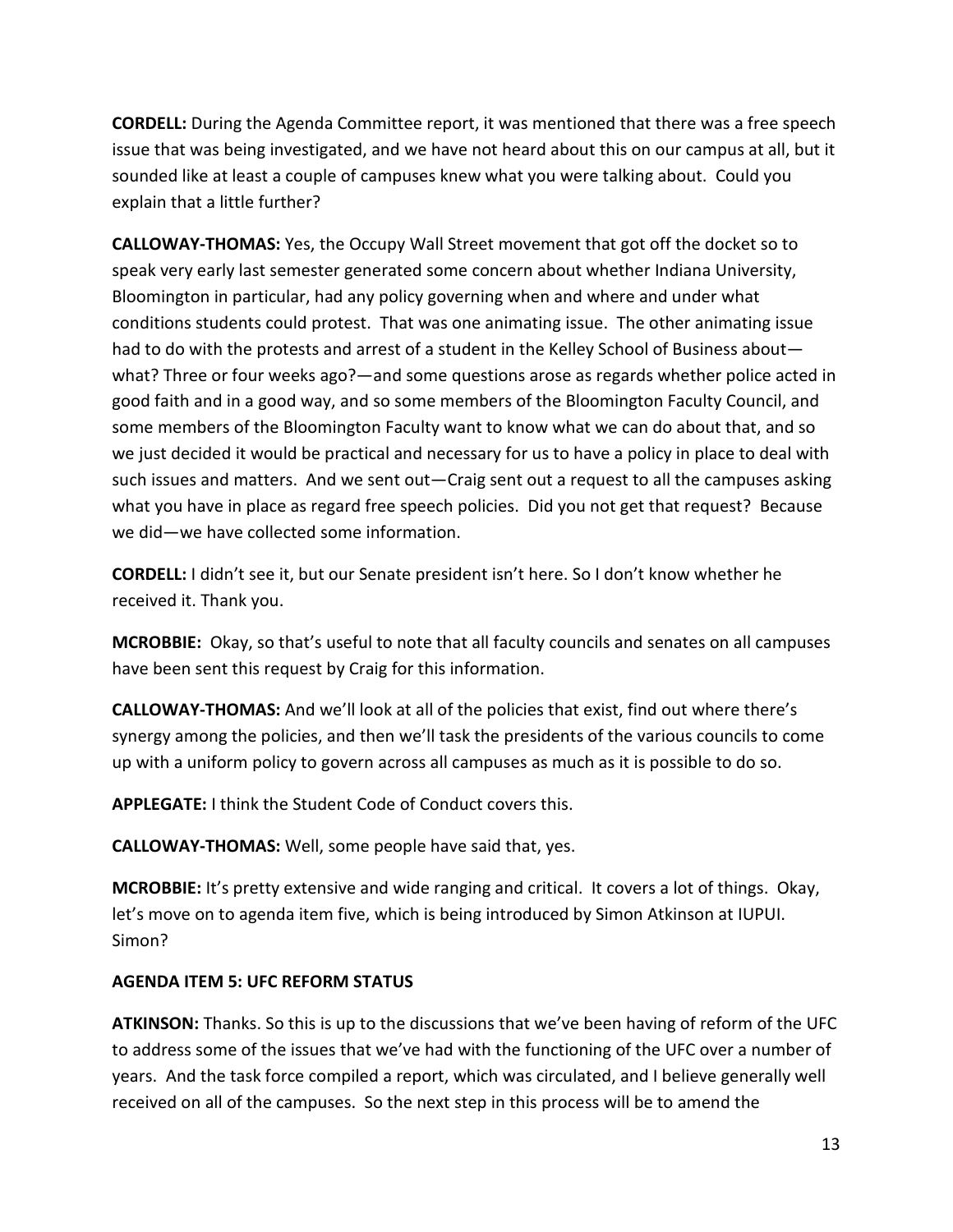Constitution of the faculty and the UFC Bylaws to give effect to these changes, and so what I've done was to go through the Constitution and Bylaws, and you have two circulars, U5 and U6, I believe. One is a copy of the Constitution of the faculty with what seem to be the necessary amendments [indistinct comment]. And the other is a copy of the UFC Bylaws with the necessary amendments. Also I should say at the outset that there are other problems with the wording of the Constitution and Bylaws that the UFC Reform Committee didn't really address because, in some respects, we haven't been operating within the letter of the Bylaws in particular. And so, you know, you could come up with a whole other set of amendments to both documents to address some of those issues. My approach was to really address the immediate changes that will be necessary to give effect to the reform recommendations, but we should probably consider changes in language that will be necessary to fix some of the disconnect between the documents and the actual process that we use, but Craig and I had a discussion about this, and it turns out that there are a lot more changes in language that are required to fix the disconnect [indistinct comment] to actually reform the process as we use it now.

So what you have before you is what's necessary to give effect to the reform recommendations and nothing else. It turns out we have a fairly minimal set of changes in the documents, so if you turn to the Constitution first, which is U5, the first change, I think it's the first change, is under Article 4, which is changing the ratio of representatives to the number of faculty from 100 to 200. This has the effect of reducing the number of representatives from Bloomington and Indianapolis from I think probably fourteen and fifteen to—fifteen and fourteen—to seven and eight, and then all the regional campuses will have one elected representative for each campus.

The other change in the Constitution is under section 4.4, the discussion of officers, and this is mostly just to rename the Agenda Committee because in the Bylaws changes we give the Executive Committee expanded powers, and so it seemed to need a new name. It's doing a lot more than setting the Agenda.

But then if you turn to U6, this is the—these are the Bylaws for the UFC. Again, there are a fairly small number of changes. The first is in Article 2 of the Bylaws, changing—again, changing the name of the Agenda Committee to the Executive Committee. In Article 3, we're specifying that voting members of the Council will be counted towards the quorum because a little later on we're adding a couple of non-voting members, but we didn't want it to count against the quorum of the Council.

The non-voting, ex-officio members are in section 4.A, and those are specified as the Executive Vice Presidents, so that would be the Provost from the Bloomington Campus, the Chancellor of IUPUI, and the person with the EVPURAPP. How do you pronounce the acronym title?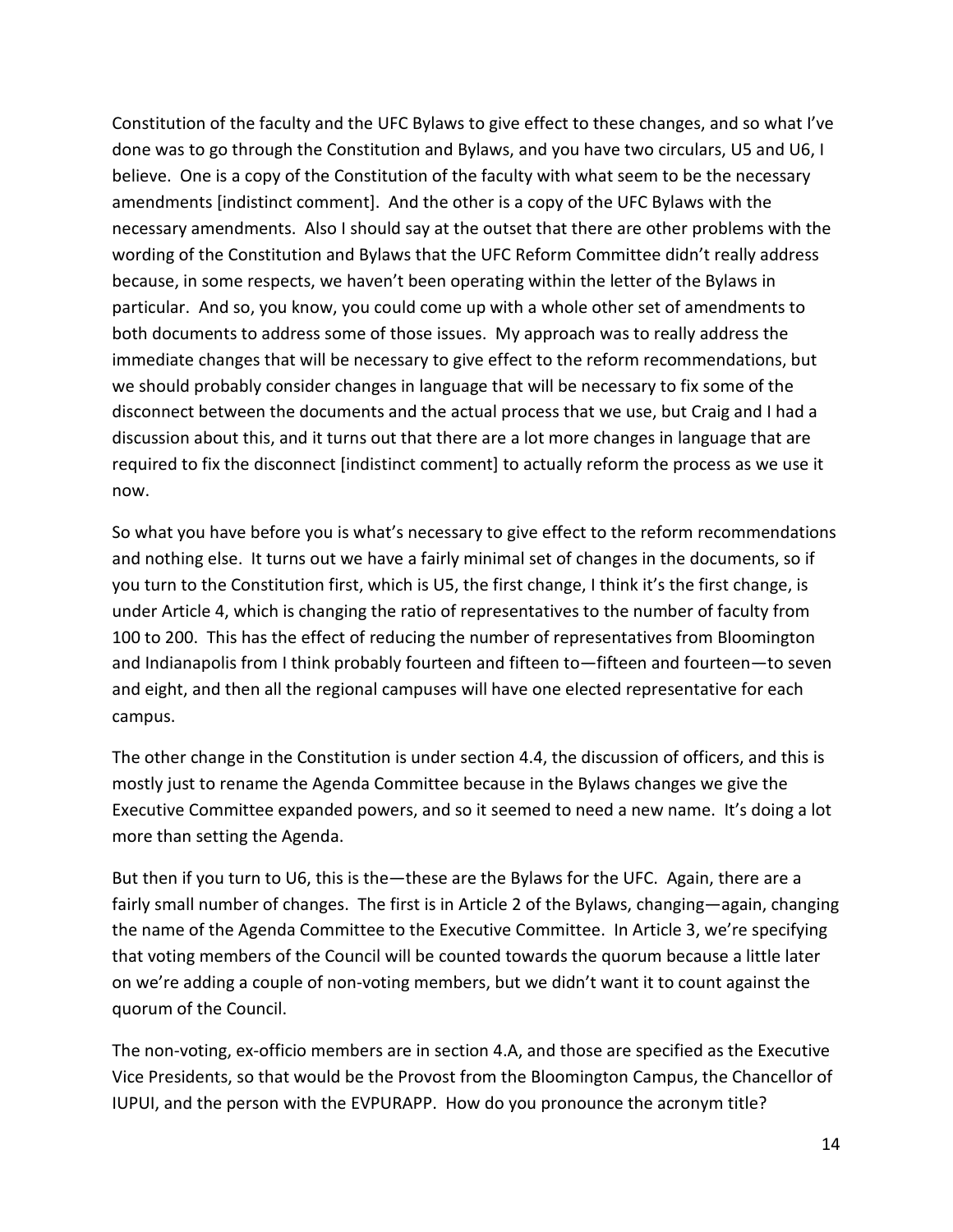### **APPLEGATE:** Try to avoid that!

**ATKINSON:** Vice President for Regional Campus Affairs and Matters starting with P. So these will be ex-officio and non-voting members of the Council again, so we keep the number of people counted towards the quorum to a minimum. Then there are some changes again just changing the references to the Agenda Committee. The meat of a lot of the reform is in section 7, and this is where the Executive Committee is given expanded powers. So this allows the Executive Committee to approve any legislation that falls within the authority of the UFC on behalf of the Council. Such legislation having the same effect as if it had been approved by the Council in the normal manner, with some provisos, which are that the Executive Committee must have given notice to the Council membership that it intends to do something, that there is unanimous consent of the Executive Committee to whatever action is proposed. And then there is a remonstrance process, so at least five members of the Council would have to oppose an action taken by the Executive Committee, and then it would not go into effect until it would be referred to the whole Council.

And then there are a couple of types of legislation which are excluded from this, and those are amendments to the Bylaws and the Constitution or anything that section 2.4.c.4 is a section of the Constitution that requires a super-majority in the UFC to alter the powers of campus [indistinct comment], so [indistinct comment] the section of the Executive Committee.

Then there are some name changes. Then the next major change is to delete almost all the section on standing committees. The only committee that remains is the Honorary Degrees Committee, and then section 3 has always allowed the Agenda Committee, now the Executive Committee, to create and appoint ad hoc committees and task forces, and to make recommendations of faculty members to serve on administratively appointed committees. So under this provision, the Executive Committee can create necessary committees to deal with whatever business seems to need it. So this, I suppose, is sort of first reading of these amendments. The constitutional amendments require a two-thirds majority of the UFC, then they have to be referred to the entire faculty for a vote, and as a process leading up to a vote, there are supposed to be town hall meetings on each campus to allow faculty input. The changes to the UFC Bylaws can be done by the UFC itself, and I think, again, it requires a supermajority of the UFC to vote on those changes.

**MCROBBIE:** Discussion? Who's the parliamentarian? I've forgotten who it is.

**DETHLOFF:** They are not in attendance.

**MCROBBIE:** They're not in attendance? This is a first reading, so basically it's for discussion only, at this point, I think. That will be the procedure, wouldn't it? Okay, so let me open this up for discussion, comments, questions from anybody to Simon or anybody else? Yes, Herb?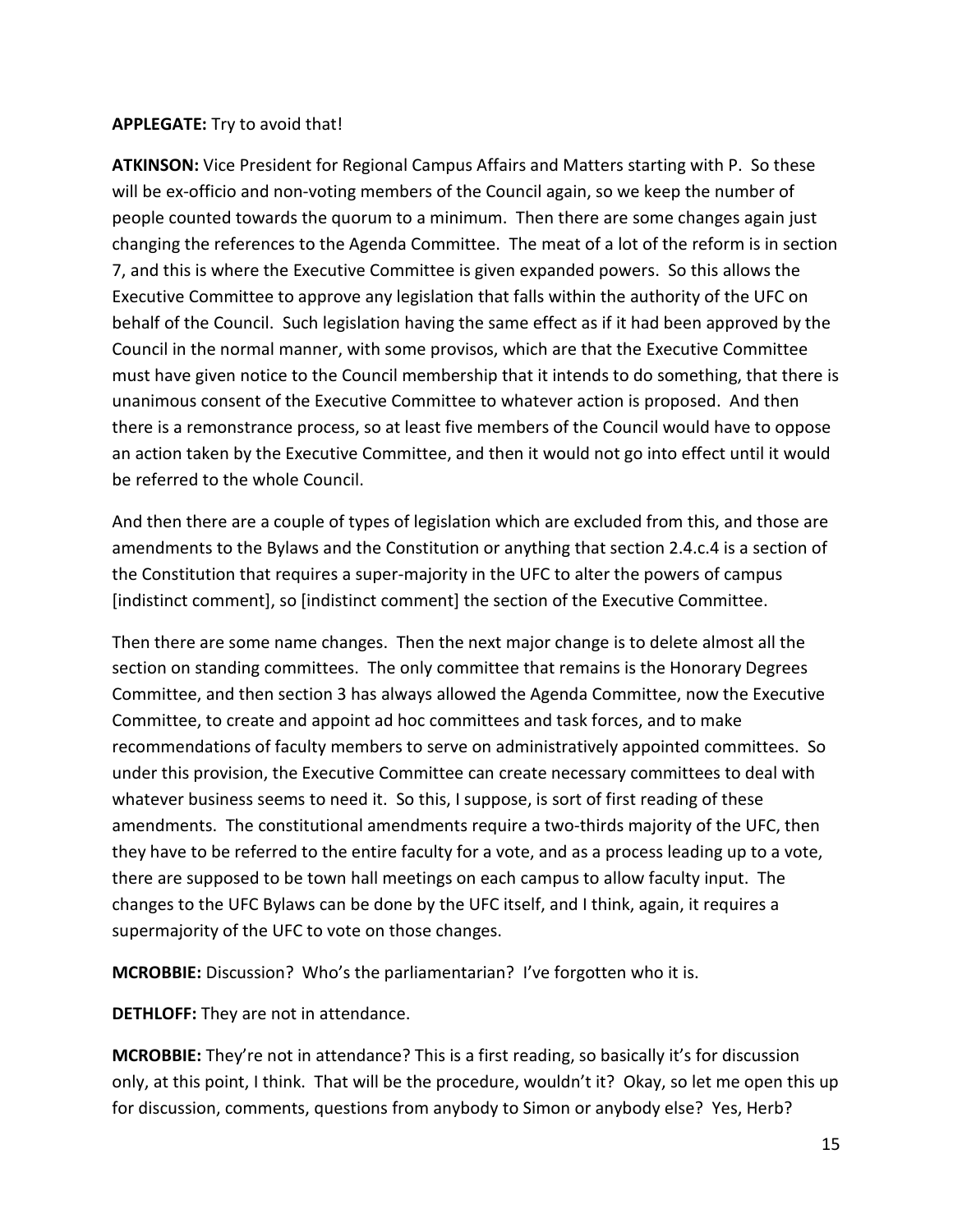**TERRY:** I have a question for Simon. I think the reform proposal stipulated that there would be at least one physical meeting of the Council each semester, or something like that. Where is that found in your changes?

**ATKINSON:** So actually that's what's currently required, is that—we're currently required to have only one meeting of the UFC in the Fall, and one meeting of the UFC in the Spring. So that actually didn't require changing anything.

**TERRY:** So we didn't decide to add that it would be an in person meeting, since I think what would be one important issue [indistinct comment], to actually get people together so they could meet with the president, and that sort of thing.

**ATKINSON:** There are some things that we need to enshrine in changes to the Bylaws, and there are some things that fall into the sort of category of good practice. So there are some things that I didn't put in as changes to the Bylaws or the Constitution to try and minimize the number of changes that I think we would do as good practice, but I wasn't sure whether we needed to really enshrine those in writing, but I'm open to other opinions on that.

**NISHIHARA:** This is Laverne from East with a question. It's about the Constitution, Article 4.1, number 3. Is this supposed to be changed? It reads that ex-officio voting members of the University Faculty Council shall include the president of the university. Is that something that is going to be changed in keeping with the proposed reform?

**ATKINSON:** The proposed reform retained the president as an ex-officio voting member of the UFC, that was not a change recommended.

**NISHIHARA:** I see. Perhaps my understanding had been that the president would vote only to break a tie. Is that not true?

**MCROBBIE:** I think that's been the tradition. Laverne, I think that's been the tradition, and that may even be in the—may be in some document somewhere, but—

**WINDSOR:** That's in Robert's Rules.

**MCROBBIE:** Yeah.

**WINDSOR:** That's in Robert's Rules.

**MCROBBIE:** Right. Okay.

**WINDSOR:** But he can always option to step down as chair of the meeting to exercise his voting right, too.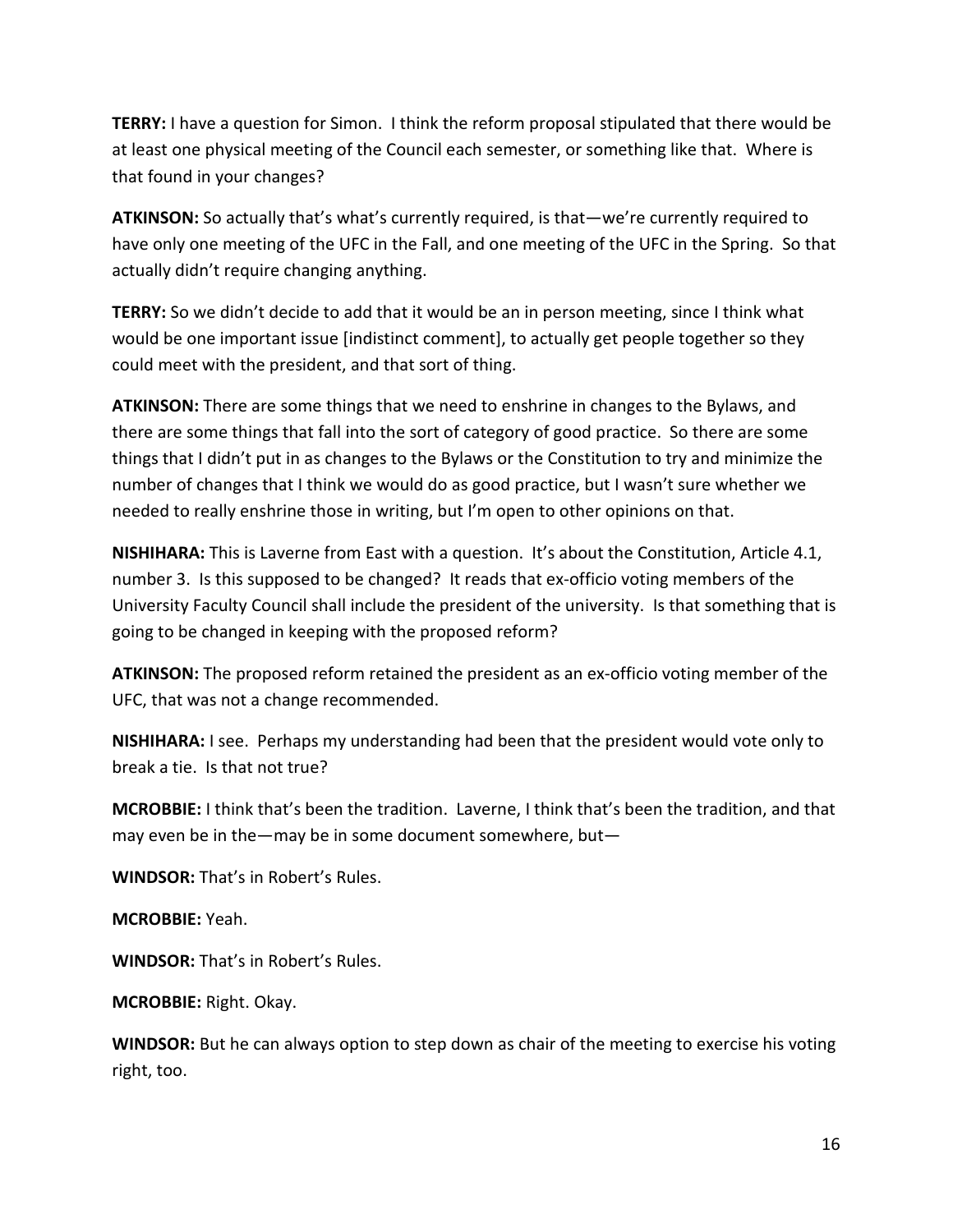**NISHIHARA:** Alright, that answers my question. Thank you.

### **MCROBBIE:** Yes, Steve?

**BURNS:** Could you just discuss, I understood the rationale for not having committee chairs on the UFC to thin it down, but as I read the Bylaws, there will be no regular standing committees of the UFC? Can you discuss the rationale for that? Will there be a mechanism in place to create them expeditiously?

**ATKINSON:** Yes. That was the rationale, Steven. So the experience has been that the committees that are enshrined in the Bylaws have, for the most part, ossified and ceased to function, and when things have functioned well, it's been more on an ad hoc, informal basis, like the Research Affairs Committees from Bloomington and Indianapolis getting together to discuss various issues like the IRB issues. And the reform is designed to allow the Executive Committee to quickly appoint committees that are necessary to address issues as they come up, different aspects of business as they come up, without being tied into a rigid structure, which doesn't seem to have served us very well recently. I did get one question that Carolyn forwarded to me from Bob Eno about the Finance and Facilities Committee. And Bob was wondering if the—if the Finance and Facilities Committee might be a committee that we might want to maintain as a sort of watchdog of university budget issues. So I think that's perhaps something that we should consider.

**CALLOWAY-THOMAS:** And I'd also like to add, another reason why we decided to strike all of these dysfunctional committees was because we want to make this document sort of a living, dynamic document that really expresses what we do, and not what we want to be doing. [Indistinct comment] document, as opposed to a [indistinct comment].

**BURNS:** I guess I would ask the committee, and I don't know if it's feasible, so I wouldn't even insist it be considered, but if there shouldn't be some way that, from a bottom-up point of view, for instance when the two Research Affairs Committees started talking, that that conglomeration, at least temporarily, have some authority to say we're acting as a unified—in other words, the Executive Committee could temporarily bestow the power, and I don't see how [indistinct comment].

**CALLOWAY-THOMAS:** You don't think the ad hoc provision would allow for that?

**BURNS:** Will everybody understand it if they aren't in this discussion now?

**CALLOWAY-THOMAS:** Well that should be a burden on us.

**MCROBBIE:** It seems to have been absolutely straightforward, Steve, that in that sort of circumstance, you just, you know, you would say to the co-secretaries, look we have a matter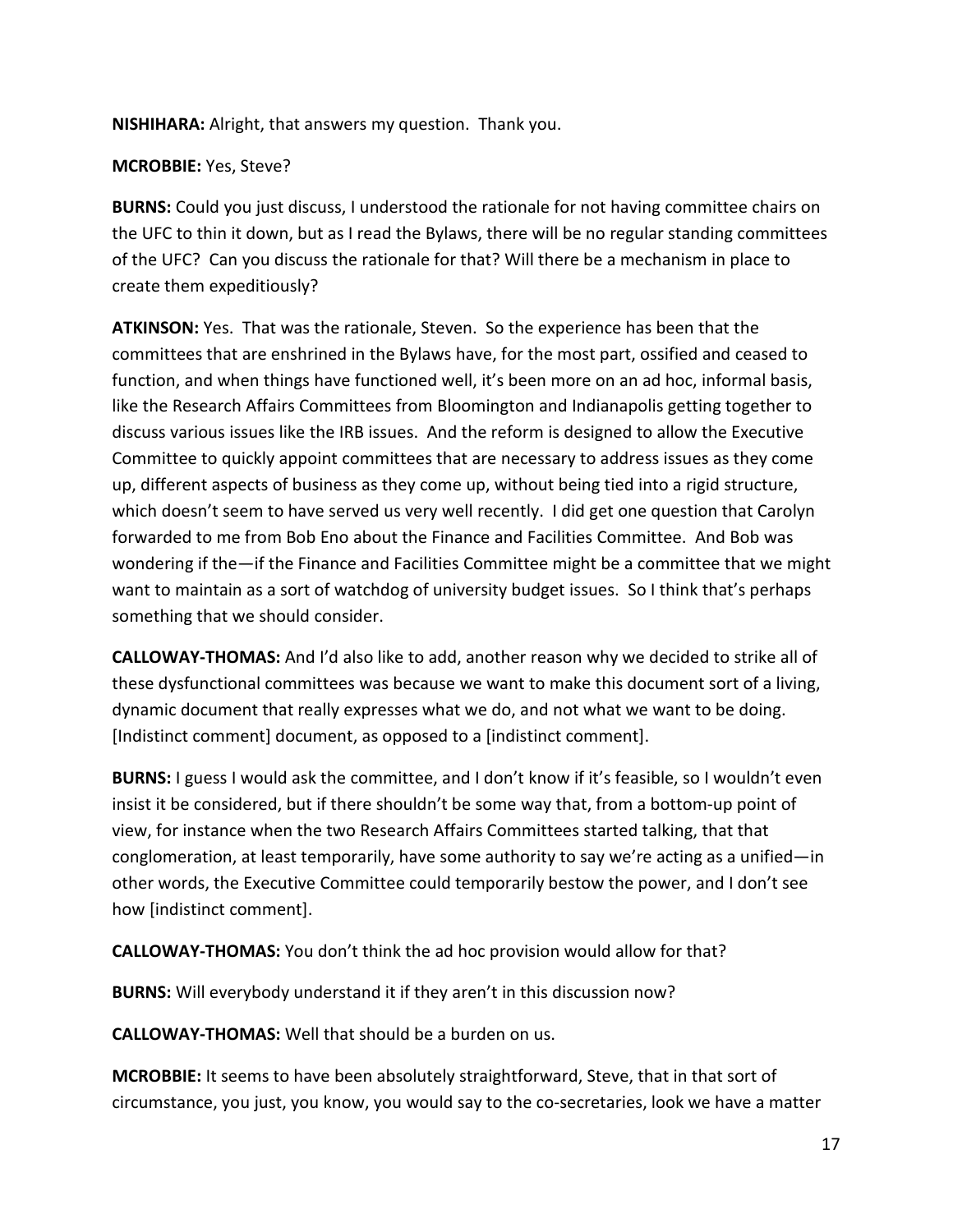here that basically covers both campuses, and we've got the two campus base committees working together on this, would you be agreeable to constituting them as an ad hoc Research Affairs Committee for some period of time. It seems quite straightforward, and I'd be amazed if anybody would object.

**CALLOWAY-THOMAS:** Oh, I would, too.

**MCROBBIE:** Yeah, yeah.

**BURNS:** I wouldn't expect an objection, I just wasn't sure it would be clear that's how it's done.

**MCROBBIE:** That's the beauty of an ad hoc arrangement is you can move quickly on these kinds of things. Yeah?

**GJERDINGEN:** I have a question about committees. In the present language, it says, "faculty members." Does that contemplate the possibility in an appropriate case you may have staff as well? Like, I think, for example, that there's a Benefits Committee that may be an appropriate place for input. Right here, it just says "recommendation of faculty members".

### **CALLOWAY-THOMAS:** Where are you referring to?

**GJERDINGEN:** This is in—where are we here? What [indistinct comment] committee section, the last section on the committees, right after the Honorary Degrees. Create ad hoc—that's our main charge. It says, "make recommendations of the faculty members," and I just didn't know what that—the issue of staff. Because we have, at the Bloomington campus, there's some staff representation and certainly input on some of these—

**CALLOWAY-THOMAS:** But do they serve on such committees that you're referencing?

**GJERDINGEN:** Well, I'm thinking, just the example say of the benefits, whether if you'd wanted input from staff, in what way that was possible, not that it is required, but is possible in an appropriate case.

**ATKINSON:** My view on that is that there are certainly committees where staff should be involved, but the UFC wouldn't be the right body to appoint the staff members to those committees. The staff bodies would be the right bodies to appoint those members.

**TERRY:** I would read this paragraph a little differently. It says, "the Executive Committee may create and appoint ad hoc committees." I would think the Executive Committee could choose to make or appoint an ad hoc committee of the UFC including staff or administrative faculty, administrative [indistinct comment] or something like that. And that the second phrase here, "and may make recommendations of faculty members to serve on administratively appointed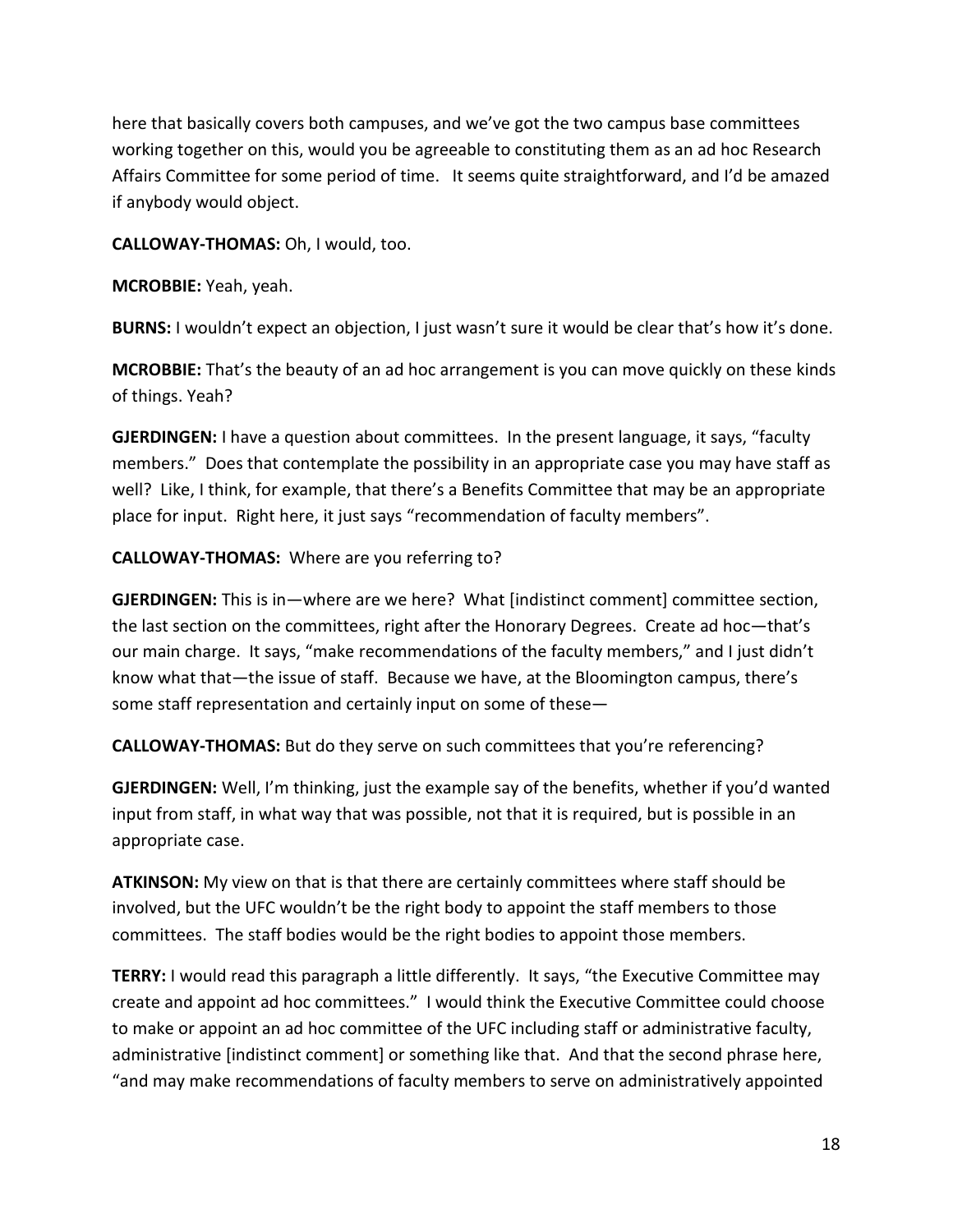committees," simply says Executive Committee with the president, if he asks for faculty members to serve on something he's created would be the body that would name the faculty.

**CALLOWAY-THOMAS:** And that's certainly, I think, the intent because we really do want to make it such that members of the staff [indistinct comment] for example serve on the Benefits Committee. Yes, and that would be an ad hoc creating committee.

**PACKER:** This is Subah Packer from IUPUI. I just have a little concern about, and I think some of the other faculty on this campus also share the concern, that there's maybe been a bit of an erosion of faculty governance in part because of a reduction in the tenure track faculty, which is already not following our Constitution anymore, and then I understand the goal of reducing the size of the Agenda Committee, and creating this Executive Committee, and so forth, but you know I have a little concern that we may end up with an Executive Committee that's composed of basically of administrators. And—so I wonder if we shouldn't build something into our Constitution since we're now changing it, to protect against that, that maybe a certain percentage of the Executive Committee would be required to be non-administrative tenuretrack faculty.

**CALLOWAY-THOMAS:** Specifically where are you referring? Could you tell me?

**PACKER:** I'm just saying in general that, you know, so right now our Agenda Committee has a number of people on it who are administrators, and if we reduce the size of the Committee, there is the potential that the majority of them, if not all of them, might end up being administrators. So then we would maybe have an Executive Committee composed of administrative people.

**CALLOWAY-THOMAS:** But wouldn't the members of the various Councils vote on the individuals they'd like to serve?My point is—

**PACKER:** —Uh, yes, but—

**CALLOWAY-THOMAS:** --would they not be able, then, to in some way through their voting power, regulate that?

**PACKER:** I don't know. Does everybody even know who's an administrator? I think it wouldn't hurt to have something in here about that, percentages.

**MCROBBIE:** Who are the administrators on the Agenda Committee who—

**APPLEGATE:** —Department chairs, and so on?

**PACKER:** Yeah, and so forth. Exactly.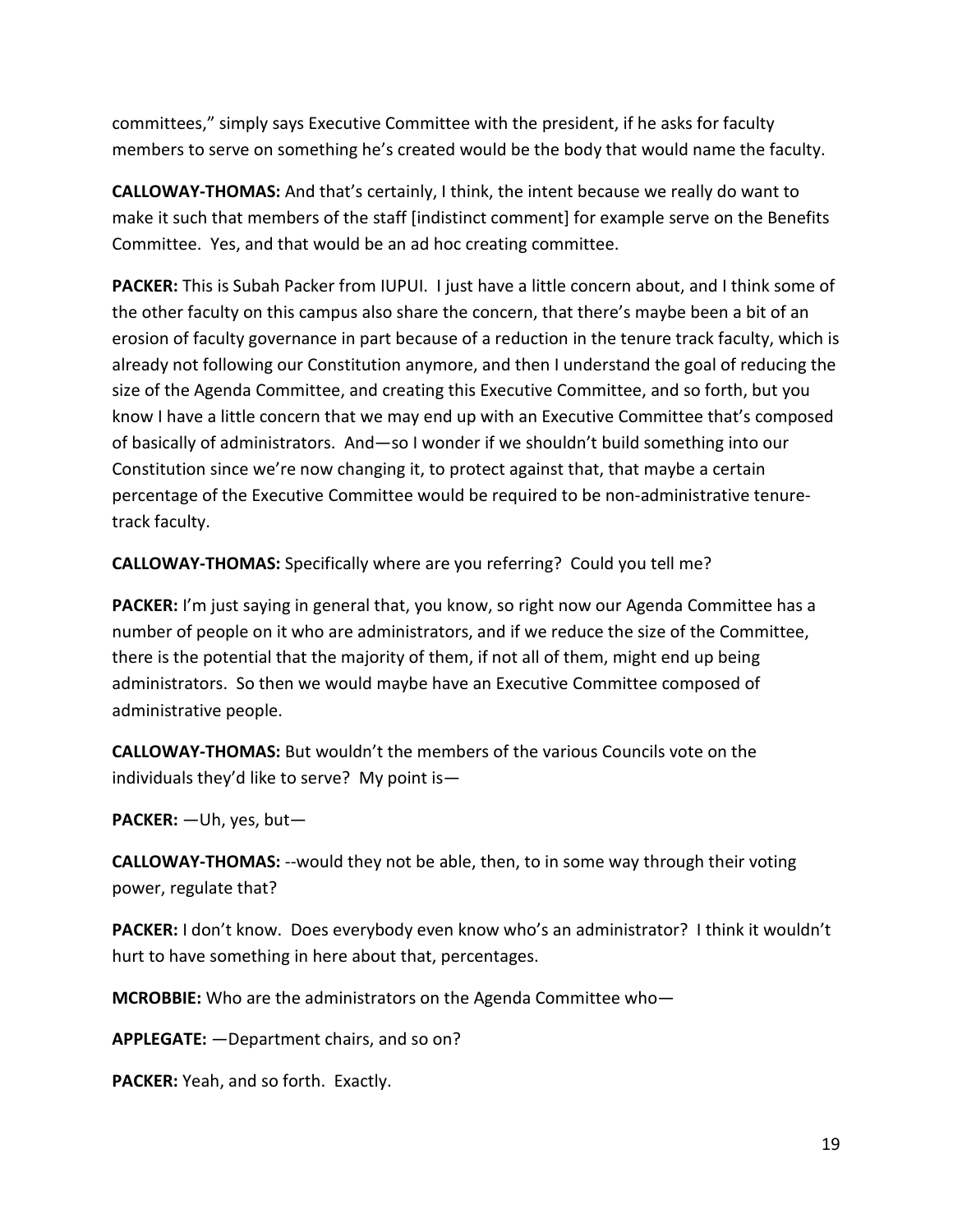### **CALLOWAY-THOMAS:** Oh, I see what you're saying—

**PACKER:** — know on our own governing Council at this campus how many of them are actually tenure-track faculty who are not in administrative positions currently. I would say that that ratio has significantly changed in the last few years.

**CALLOWAY-THOMAS:** Well, that's not of concern specifically to the BFC, I don't think. We're heavily laden with administrators, that is chairs of committees, directors of programs, that sort of thing, but that might be the case on other campuses, and that's certainly something, I suppose, we should be concerned.

**PACKER:** I think it might be the case on other campuses. I think it is the case here. And I just think we need to consider what will be the composition of an Executive Committee to the UFC.

**CALLOWAY-THOMAS:** Well, that's something we can talk about, I suppose, but I just think that people can regulate that through their votes, you know, in the process of voting.

**ECKERMAN:** Well, yeah. Excuse me?

**MCROBBIE:** Yes, go ahead.

**ECKREMAN:** This came up, I can't recall exactly what contest, I think P & T, it might be good if, on a ballot, you're required to reveal an administrative position before we vote. That's what and then it's up to the faculty to choose whether they want to vote for that person or not. That's what we did with our P & T committees, and it's because so many people have a little piece of administrative function, and so it's just something [indistinct comment] on the ballot so people can make the choice.

**CALLOWAY-THOMAS:** I think that's fine. Free exercise of the right to vote, and being well informed. Knowing who is and who is not an administrator, and whether one wishes to have that person on the Council or not, and particularly chairs do not serve.

**GERENCSER:** This is Steven Gerencser from IUSB, and I'm here now, sorry I was a little late getting here. We have actually a rule in our IUSB Faculty Constitution that the president, and implicitly the vice president, may not have an administrative position that is over fifty percent time, and the only people who would be serving on the Agenda Committee would be people holding those positions that still might be, you know, forty-nine percent or less still might be greater than what Subah was trying to draw attention to, but we have, at least, tried to address that in terms of our own Executive Committee and so forth.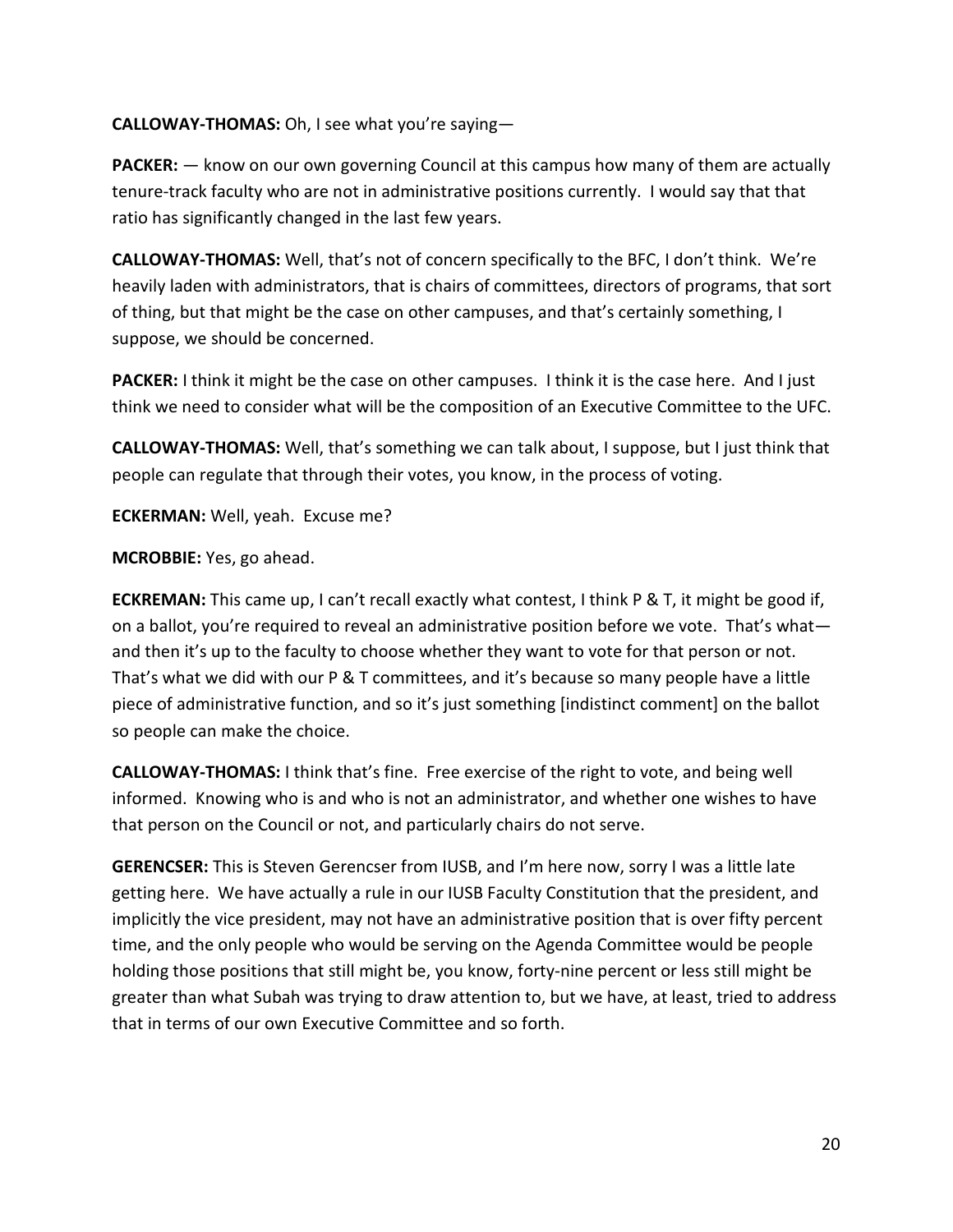**MINICK:** I don't think the Council is necessarily made up of the presidents. I mean, excuse me, the Executive Committee. It says five elected members. It doesn't say they have to be presidents.

**CALLOWAY-THOMAS:** That's right.

**ATKINSON:** It's five elected members plus the presidents.

**MINICK:** Well, plus the presidents, I understand that.

**MCROBBIE:** Other comments?

**UNKNOWN MALE SPEAKER:** This is [indistinct comment] IUPUI, this [indistinct comment] I think there's some comments in the Constitution that still refer to an Agenda Committee.

**ATKINSON:** Oh, in the comments sections? Yeah, those don't—those will need to be revised accordingly, but they're not part of the Constitution itself, so…

**WINDSOR:** Thanks.

**MCROBBIE:** Alright, we're reaching the end of the time allocated for this item, so are there any other major points that anybody wants to make. Simon, you look like you're—

**ATKINSON:** So what I'd recommend is that the Agenda Committee take this discussion into account, and then bring these changes back for a vote at the next meeting.

**MCROBBIE:** Yes, Herb?

**TERRY:** Since we didn't get this until yesterday or something like that, could we have a few days to send comments to Carolyn and Jack if we have other things to say about this?

**MCROBBIE:** Sure, I mean that seems reasonable.

**WINDSOR:** Absolutely!

**CALLOWAY-THOMAS:** Absolutely.

**MCROBBIE:** I think we're happy with that way of proceeding.

**CALLOWAY-THOMAS:** Could we impose a deadline? You can impose this since it was your idea.

**TERRY:** No, you're the ones who have to deal with it.

**CALLOWAY-THOMAS:** Simon, what are your thoughts about a deadline?

**ATKINSON:** Well, end of the week will be good.